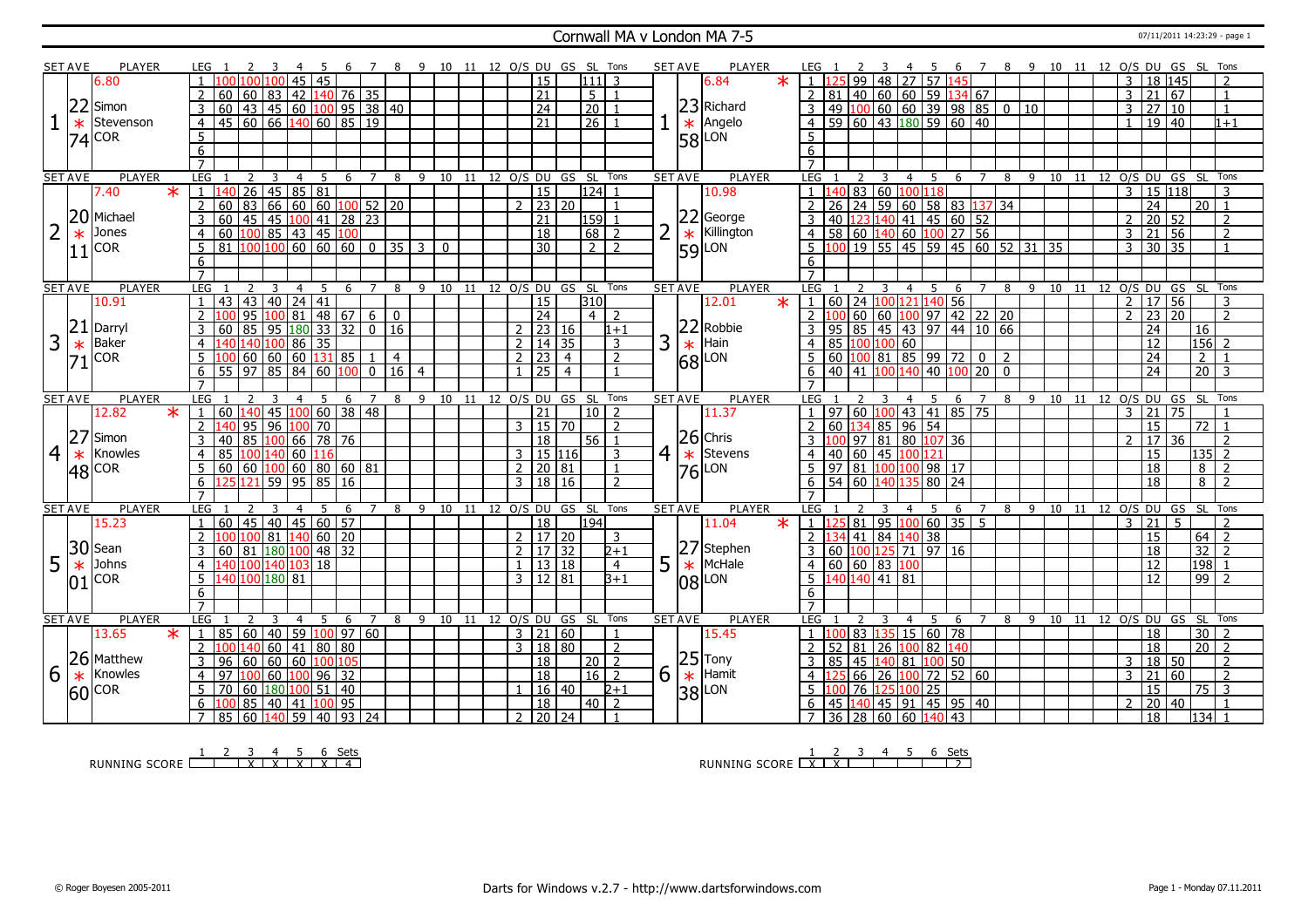#### Cornwall MA v London MA 7-5 07/11/2011 14:23:29 - page 2

|                | <b>SET AVE</b> | <b>PLAYER</b>             | LEG                 |                            |                 |                                                         |                     |                 |       |                 |                 |                     |   |               |       |     |           |                   |                              |                 | 8 9 10 11 12 O/S DU GS SL Tons |                     | <b>SET AVE</b>   |                | <b>PLAYER</b>                                             |        | LEG            |    |                            |         |            |                   | - 5                                   | 6               |                |                |     | 7 8 9 10 11 12 O/S DU GS SL Tons |    |    |                      |                |                 |                 |                 |                          |  |
|----------------|----------------|---------------------------|---------------------|----------------------------|-----------------|---------------------------------------------------------|---------------------|-----------------|-------|-----------------|-----------------|---------------------|---|---------------|-------|-----|-----------|-------------------|------------------------------|-----------------|--------------------------------|---------------------|------------------|----------------|-----------------------------------------------------------|--------|----------------|----|----------------------------|---------|------------|-------------------|---------------------------------------|-----------------|----------------|----------------|-----|----------------------------------|----|----|----------------------|----------------|-----------------|-----------------|-----------------|--------------------------|--|
|                |                | 9.99                      |                     |                            | $\overline{99}$ | 97                                                      | 60 60               |                 |       |                 |                 |                     |   |               |       |     |           |                   | $\overline{15}$              |                 | 85                             |                     |                  |                | 18.43                                                     | $\ast$ |                |    | 80 100                     |         | 45 140 100 |                   |                                       | $\overline{36}$ |                |                |     |                                  |    |    |                      | $\mathbf{3}$   | $\overline{18}$ | $\overline{36}$ |                 |                          |  |
|                |                |                           | 2                   | 60                         |                 | $\overline{90}$                                         | $96$ 59 50 10       |                 |       |                 |                 |                     |   |               |       |     |           |                   | 1   19   10                  |                 |                                | $\overline{1}$      |                  |                |                                                           |        | $\overline{2}$ |    |                            |         |            |                   | 60 100 81 100 60 80                   |                 |                |                |     |                                  |    |    |                      |                | $\overline{18}$ |                 | $\overline{20}$ | $\overline{2}$           |  |
|                | 25             | Paul                      |                     |                            |                 |                                                         |                     |                 |       |                 |                 |                     |   |               |       |     |           |                   |                              |                 |                                |                     |                  |                |                                                           |        |                |    |                            |         |            |                   |                                       |                 |                |                |     |                                  |    |    |                      |                |                 |                 |                 |                          |  |
| $\overline{7}$ |                |                           |                     |                            | 60              | 96 174 55 16                                            |                     |                 |       |                 |                 |                     |   |               |       |     |           |                   | 3   18   16                  |                 |                                | $2 + 1$             | 7                |                | $25$ Rob<br>$\ast$ Edw                                    |        | 3              |    |                            |         |            |                   | 85 60 99 25 43 59                     |                 |                |                |     |                                  |    |    |                      |                | 18              |                 | 130             |                          |  |
|                | $\ast$         | Cook                      |                     | 58                         | 59              | 96                                                      | 60                  |                 |       |                 |                 | $ 134 $ 62   24   8 |   |               |       |     |           | 2 23              |                              | 8               |                                |                     |                  |                | Edwards                                                   |        |                |    |                            |         | 82         |                   | 58                                    | 75              | $\overline{0}$ |                |     |                                  |    |    |                      |                | 21              |                 | 5               |                          |  |
|                | 82             | COR                       | 5                   | 78 99 46 96 60             |                 |                                                         |                     |                 |       | 115             |                 |                     |   |               |       |     |           |                   | 18                           |                 | $\overline{7}$                 |                     |                  | 39             | LON                                                       |        | 5              |    | 41                         |         |            |                   |                                       | $\mathbf 0$     | 60             |                |     |                                  |    |    |                      | 3              | 21 60           |                 |                 | $\overline{4}$           |  |
|                |                |                           | 6                   |                            | 96              | $\overline{96}$                                         | 59 48               |                 |       | 36              |                 |                     |   |               |       |     |           |                   | 18                           |                 | 66                             |                     |                  |                |                                                           |        | 6              | 59 |                            | 140 123 |            | 59 60             |                                       | 60              |                |                |     |                                  |    |    |                      | $\overline{2}$ | 17 60           |                 |                 | 2                        |  |
|                |                |                           |                     | 57                         | 96              | $\frac{140}{58}$                                        |                     | 56              |       | $\overline{76}$ |                 |                     |   |               |       |     |           |                   | $\overline{18}$              |                 | $\overline{18}$                |                     |                  |                |                                                           |        |                |    |                            |         |            |                   |                                       | $40 \mid 20$    |                |                |     |                                  |    |    |                      |                | 19              | $\overline{20}$ |                 | $\overline{4}$           |  |
|                | <b>SET AVE</b> | <b>PLAYER</b>             | <b>LEG</b>          |                            |                 | 3                                                       | $\overline{4}$      | -5              |       | 6               | 7               |                     | 8 | 9             | 10    | 11  |           |                   |                              | 12 0/S DU GS    | SL Tons                        |                     | <b>SET AVE</b>   |                | <b>PLAYER</b>                                             |        | LEG            |    |                            |         |            |                   | 5                                     | 6               | 7              | 8              | 9   | 10                               | 11 | 12 |                      |                | O/S DU GS       |                 | -SL             | Tons                     |  |
|                |                | $\overline{\ast}$<br>6.80 | $\mathbf{1}$        | $60$   140   60   100   95 |                 |                                                         |                     |                 |       |                 | 100             | $\overline{18}$     |   |               |       |     |           |                   | $\overline{24}$              |                 | 18                             | $\overline{2}$      |                  |                | 8.16                                                      |        |                |    |                            |         |            |                   | 40 123 60 59 99 60 45 15              |                 |                |                |     |                                  |    |    |                      | $\overline{2}$ | 23 15           |                 |                 |                          |  |
|                |                |                           | $\overline{2}$      | $\overline{85}$            | 100             | 85                                                      | $\overline{7}$      | $\frac{1}{26}$  |       |                 |                 |                     |   |               |       |     |           |                   | $\overline{15}$              |                 | $198$ 1                        |                     |                  |                |                                                           |        | $\overline{2}$ |    |                            |         |            |                   | 80   60   24   180   93   64          |                 |                |                |     |                                  |    |    |                      | $\overline{3}$ | 18 64           |                 |                 | $1 + 1$                  |  |
|                | 21             | Kevin                     | 3                   | 81                         |                 | 83   <mark>100</mark>   43   41   45   <mark>100</mark> |                     |                 |       |                 |                 |                     |   |               |       |     |           |                   | $\overline{21}$              |                 | 8 <sup>1</sup>                 | $\overline{z}$      |                  |                | $\begin{array}{c} 24 \\ \times \end{array}$ Paul          |        | 3 <sup>1</sup> |    |                            |         |            |                   | 120 45 80 41 139 40 36                |                 |                |                |     |                                  |    |    |                      | 2              | 20 36           |                 |                 | 2                        |  |
| 8              | $\ast$         | Bray                      | $\overline{4}$      | 60   60   60   140         |                 |                                                         |                     | $\sqrt{81}$     |       | 122             | 58              |                     |   |               |       |     |           |                   | $\overline{21}$              |                 | $\overline{20}$                |                     | 8                |                | Wright                                                    |        | $\overline{4}$ |    | $26 \overline{60}$ 45 41 1 |         |            |                   | 40                                    |                 | 43 114 32      |                |     |                                  |    |    |                      | $\overline{1}$ | $\overline{22}$ | $\overline{32}$ |                 | $\overline{2}$           |  |
|                | 73             | <b>COR</b>                | 5                   |                            |                 |                                                         |                     |                 |       |                 |                 |                     |   |               |       |     |           |                   |                              |                 |                                |                     |                  | 14             | LON                                                       |        | 5              |    |                            |         |            |                   |                                       |                 |                |                |     |                                  |    |    |                      |                |                 |                 |                 |                          |  |
|                |                |                           | 6                   |                            |                 |                                                         |                     |                 |       |                 |                 |                     |   |               |       |     |           |                   |                              |                 |                                |                     |                  |                |                                                           |        | 6              |    |                            |         |            |                   |                                       |                 |                |                |     |                                  |    |    |                      |                |                 |                 |                 |                          |  |
|                |                |                           | $\overline{7}$      |                            |                 |                                                         |                     |                 |       |                 |                 |                     |   |               |       |     |           |                   |                              |                 |                                |                     |                  |                |                                                           |        | $\overline{7}$ |    |                            |         |            |                   |                                       |                 |                |                |     |                                  |    |    |                      |                |                 |                 |                 |                          |  |
|                | <b>SET AVE</b> | <b>PLAYER</b>             | <b>LEG</b>          |                            | $\overline{z}$  | 3                                                       | $\overline{4}$      | -5              |       | 6               | 7               |                     | 8 | 9             | 10 11 |     |           |                   |                              |                 | 12 O/S DU GS SL Tons           |                     | <b>SET AVE</b>   |                | <b>PLAYER</b>                                             |        | LEG            |    |                            |         |            | 4                 | -5                                    | 6               | $\overline{7}$ | 8              | -9  | 10 11                            |    |    | 12 O/S DU GS SL Tons |                |                 |                 |                 |                          |  |
|                |                | 14.85                     | $\overline{1}$      | 40                         |                 | 85 100 95 41 100 30 10                                  |                     |                 |       |                 |                 |                     |   |               |       |     |           |                   |                              | $1 \ 22 \ 10$   |                                | $\overline{2}$      |                  |                | 10.02                                                     | $\ast$ | 1 <sup>1</sup> |    |                            |         |            |                   | 70 45 60 70 81 55 41 39               |                 |                |                |     |                                  |    |    |                      |                | 24              |                 | 40              |                          |  |
|                |                |                           |                     |                            | 45              | 60 60 60                                                |                     |                 |       | 168             | $\mathbf{0}$    | $\mathbf{0}$        |   |               |       |     |           |                   | 24                           |                 | 8                              | $\overline{2}$      |                  |                |                                                           |        | $\overline{2}$ |    | 45 77 140 97 102           |         |            |                   |                                       |                 | 8 16 16        |                |     |                                  |    |    |                      |                | 22              | 16              |                 | $\overline{\phantom{a}}$ |  |
|                | 23             | Neil                      |                     | 85                         |                 |                                                         |                     |                 |       |                 |                 |                     |   |               |       |     |           |                   |                              |                 |                                | $\overline{z}$      |                  |                |                                                           |        |                |    |                            |         |            |                   |                                       |                 |                |                |     |                                  |    |    |                      |                |                 |                 |                 |                          |  |
|                |                |                           |                     |                            |                 | 59                                                      |                     | 140 59          |       | 38              |                 |                     |   |               |       |     |           |                   | 18<br>$\overline{21}$        |                 | 20<br>22                       |                     |                  |                |                                                           |        |                |    |                            | 43 45   |            |                   | $30 \ 83 \ 120 \ 40$                  |                 |                |                |     |                                  |    |    |                      | 3              | 21              | 40              |                 | 2                        |  |
| 9              | $\ast$         | Meneer                    | $\overline{4}$      |                            |                 | $60$ 60 60 43 94 62                                     |                     |                 |       |                 |                 |                     |   |               |       |     |           |                   |                              |                 |                                |                     | 9                |                |                                                           |        | 4              |    |                            |         |            |                   | 41 48 96 100 40 76                    |                 |                |                |     |                                  |    |    |                      | 3              | $\overline{21}$ | 76              |                 | $\overline{2}$           |  |
|                | 16             | COR                       | 5                   | 60 135                     |                 | 60 100 44                                               |                     |                 |       | 1102            |                 |                     |   |               |       |     |           | 3                 |                              | 18 102          |                                | 3                   |                  |                | $\begin{array}{c} 21 \ \hline * \\ 55 \end{array}$ Foster |        | 5              |    |                            |         |            |                   | 81 60 41 64 60 85                     |                 |                |                |     |                                  |    |    |                      |                | 18              |                 | 110             |                          |  |
|                |                |                           | 6                   | 60 60                      |                 | 42 140 99                                               |                     |                 |       |                 | 80 12           | 8                   |   |               |       |     |           | $1 \overline{22}$ |                              | $\mathsf{R}$    |                                | $\overline{1}$      |                  |                |                                                           |        | 6              |    |                            |         |            |                   | 40 60 100 66 26 97 52                 |                 |                |                |     |                                  |    |    |                      |                | 21              |                 | 60              |                          |  |
|                |                |                           | $\overline{7}$      | 60                         |                 | 85                                                      | 100 60              |                 |       | 55              | $\overline{29}$ |                     | 6 |               |       |     |           |                   | $\overline{24}$              |                 | 6                              | $\overline{z}$      |                  |                |                                                           |        | $\overline{7}$ |    | 45 55 100                  |         |            | 100 <sub>60</sub> |                                       | 45 80           |                | $\overline{0}$ | 16  |                                  |    |    |                      | $\mathcal{D}$  | 26              | <sup>16</sup>   |                 | $\overline{2}$           |  |
|                |                |                           |                     |                            |                 |                                                         |                     |                 |       |                 |                 |                     |   |               |       |     |           |                   |                              |                 |                                |                     |                  |                |                                                           |        |                |    |                            |         |            |                   |                                       |                 |                |                |     |                                  |    |    |                      |                |                 |                 |                 |                          |  |
|                | <b>SET AVE</b> | <b>PLAYER</b>             | <b>LEG</b>          |                            |                 | 3                                                       | 4                   | 5               |       | 6               | $\overline{7}$  |                     | 8 | 9             | 10    | 11  | 12 0/S DU |                   |                              | GS.             | SL                             | Tons                | <b>SET AVE</b>   |                | <b>PLAYER</b>                                             |        | <b>LEG</b>     |    |                            |         |            |                   | 5                                     | 6               |                | 8              | 9   | 10                               | 11 |    | 12 O/S DU            |                |                 |                 | GS SL Tons      |                          |  |
|                |                | $\star$<br>13.25          | $\sqrt{1}$          | 140 125                    |                 | 85                                                      | 55                  | $\overline{48}$ |       | $\overline{32}$ |                 |                     |   |               |       |     |           |                   | 18                           |                 | $16$   2                       |                     |                  |                | 2.32                                                      |        | $\mathbf{1}$   |    |                            |         |            |                   | 60 85 99 59 66 132                    |                 |                |                |     |                                  |    |    |                      | $\mathbf{3}$   | 18 132          |                 |                 |                          |  |
|                |                |                           | $\overline{2}$      | -92 1100                   |                 | 85                                                      | 140                 | 28              |       | $\overline{56}$ |                 |                     |   |               |       |     |           |                   | $3 \mid 18 \mid 56$          |                 |                                | $\overline{2}$      |                  |                |                                                           |        | $\mathcal{L}$  |    |                            |         |            |                   | $141$ 43 41 60 58 45                  |                 |                |                |     |                                  |    |    |                      |                | 18              |                 | 213             |                          |  |
|                | 25             | Simon                     | 3                   |                            |                 | 41                                                      | $60 \ 80 \ 50 \ 22$ |                 |       |                 |                 | 8                   |   |               |       |     |           | $\overline{2}$ 1  | $\overline{23}$              | 8               |                                | $\overline{2}$      |                  |                | $ 22 $ Jason                                              |        | $\mathbf{3}$   |    |                            |         |            |                   | 96 81 60 80 60 44 70                  |                 |                |                |     |                                  |    |    |                      |                | 21              |                 | $\overline{10}$ |                          |  |
| 10             | $\ast$         | May                       | $\overline{4}$      |                            | 1001140         |                                                         | $\overline{44}$     | 41              |       | $\overline{76}$ |                 |                     |   |               |       |     |           |                   | 3   18   76                  |                 |                                | $\overline{3}$      | $10\overline{*}$ |                | Wiles                                                     |        | $\overline{4}$ |    |                            |         |            |                   | 100 93 83 58 59 49                    |                 |                |                |     |                                  |    |    |                      |                | $\overline{18}$ |                 | 59              |                          |  |
|                |                |                           | $5\overline{5}$     | 29                         |                 | 65 140                                                  | $\overline{87}$     |                 |       |                 | 100 60 20       |                     |   |               |       |     |           |                   | $3 \mid 21 \mid 20$          |                 |                                | $\overline{2}$      |                  |                |                                                           |        |                |    |                            |         |            |                   | 97   60   60   43   95   60           |                 |                |                |     |                                  |    |    |                      |                | $\overline{18}$ |                 | 86              |                          |  |
|                |                | $ 40 $ COR                | 6                   |                            |                 |                                                         |                     |                 |       |                 |                 |                     |   |               |       |     |           |                   |                              |                 |                                |                     |                  |                | $98$ LON                                                  |        | 6              |    |                            |         |            |                   |                                       |                 |                |                |     |                                  |    |    |                      |                |                 |                 |                 |                          |  |
|                |                |                           | $\overline{7}$      |                            |                 |                                                         |                     |                 |       |                 |                 |                     |   |               |       |     |           |                   |                              |                 |                                |                     |                  |                |                                                           |        |                |    |                            |         |            |                   |                                       |                 |                |                |     |                                  |    |    |                      |                |                 |                 |                 |                          |  |
|                | <b>SET AVE</b> | PLAYER                    | <b>LEG</b>          |                            |                 | 3                                                       | $\overline{4}$      | -5              |       | 6               | $\overline{7}$  |                     | 8 | $\mathsf{q}$  | 10    | -11 |           | 12 0/S DU         |                              | $GS$ $SL$       |                                | Tons                | <b>SET AVE</b>   |                | <b>PLAYER</b>                                             |        | LEG            |    |                            |         |            | $\overline{4}$    | -5                                    | 6               | $\overline{7}$ | 8              | -9  | 10 11 12 O/S DU GS SL Tons       |    |    |                      |                |                 |                 |                 |                          |  |
|                |                | 13.78                     | $\mathbf{1}$        | 60                         | 30              | 40 100 140                                              |                     |                 |       |                 |                 |                     |   |               |       |     |           |                   | $\overline{15}$              |                 | 131 2                          |                     |                  |                | 11.57                                                     | $\ast$ | $\mathbf{1}$   |    | 60 100 100 82 1            |         |            |                   | $137$ 22                              |                 |                |                |     |                                  |    |    |                      | $\mathbf{1}$   | 16              | $22$            |                 | 3                        |  |
|                |                |                           |                     |                            |                 | 100                                                     | 97                  |                 | 48 16 |                 |                 |                     |   |               |       |     |           |                   | 16 16                        |                 |                                | 3                   |                  |                |                                                           |        | $\overline{2}$ |    | 46 44 39 140 29            |         |            |                   |                                       |                 |                |                |     |                                  |    |    |                      |                | 15              |                 | 203             |                          |  |
|                |                | Adrian                    | 3                   | 60                         |                 | 43 121 137 82 58                                        |                     |                 |       |                 |                 |                     |   |               |       |     |           |                   | 2   17   58                  |                 |                                |                     |                  |                | Lee                                                       |        | $\overline{3}$ |    |                            |         |            |                   | 81 140 140 100 30 5                   |                 |                |                |     |                                  |    |    |                      |                | 18              |                 | $\overline{5}$  | 3                        |  |
|                | 28             | Lamerton                  | $\overline{4}$      |                            |                 |                                                         |                     |                 |       |                 |                 |                     |   |               |       |     |           | $\overline{2}$    |                              |                 |                                | $\overline{2}$<br>3 |                  |                |                                                           |        | 4              |    |                            |         |            |                   |                                       |                 |                |                |     |                                  |    |    |                      |                |                 |                 |                 |                          |  |
| 11             | $\ast$         |                           | 5                   | 81<br>85 60 100 140 81 35  |                 | 60 100 100 100 60                                       |                     |                 |       |                 |                 |                     |   |               |       |     |           |                   | 17 60<br>$2 \mid 17 \mid 35$ |                 |                                | $\overline{2}$      |                  | $\frac{24}{*}$ | Cocks                                                     |        | 5              |    | 45 42 60 60 100            |         |            |                   |                                       |                 |                |                |     |                                  |    |    |                      |                | 15<br>18        |                 | 194 <br>61      | $\overline{2}$           |  |
|                | 95             | <b>COR</b>                |                     |                            |                 |                                                         |                     |                 |       |                 |                 |                     |   |               |       |     |           |                   |                              |                 |                                |                     |                  |                | $ 90 $ LON                                                |        |                |    |                            |         |            |                   | 60 60 60 60 100 100                   |                 |                |                |     |                                  |    |    |                      |                |                 |                 |                 |                          |  |
|                |                |                           | 6<br>$\overline{7}$ |                            |                 |                                                         |                     |                 |       |                 |                 |                     |   |               |       |     |           |                   |                              |                 |                                |                     |                  |                |                                                           |        | 6              |    |                            |         |            |                   |                                       |                 |                |                |     |                                  |    |    |                      |                |                 |                 |                 |                          |  |
|                |                |                           |                     |                            |                 |                                                         |                     |                 |       |                 |                 |                     |   |               |       |     |           |                   |                              |                 |                                |                     |                  |                |                                                           |        |                |    |                            |         |            |                   |                                       |                 |                |                |     |                                  |    |    |                      |                |                 |                 |                 |                          |  |
|                | <b>SET AVE</b> | <b>PLAYER</b>             | <b>LEG</b>          |                            |                 | 3                                                       | $\overline{4}$      | -5              |       | 6               | $\overline{7}$  |                     | 8 | 9             | 10    | 11  |           |                   |                              | 12 0/S DU GS SL |                                | Tons                | <b>SET AVE</b>   |                | <b>PLAYER</b>                                             |        | LEG            |    |                            | 3       |            | 4 <sub>5</sub>    |                                       | 6               | $\overline{2}$ | 8              | - 9 | 10 11 12 0/S DU GS SL            |    |    |                      |                |                 |                 |                 | Tons                     |  |
|                |                | $\star$<br>12.00          | $\vert 1 \vert$     | 55                         | 66              | $\overline{60}$                                         | $140$ 140           |                 |       | 30              | 6               |                     | 2 | $\mathcal{P}$ |       |     |           |                   | 2 26                         | 2               |                                | $\overline{2}$      |                  |                | 11.58                                                     |        | $\mathbf{1}$   | 40 |                            | 59 140  |            |                   | 58 100 48 36 15                       |                 |                |                |     |                                  |    |    |                      |                | 24              |                 | 5 <sup>5</sup>  |                          |  |
|                |                |                           | $\overline{2}$      | 81                         |                 | $95 \mid 100 \mid 65$                                   |                     | 100             |       | 60              |                 |                     |   |               |       |     |           |                   | 2 17 60                      |                 |                                | $\overline{2}$      |                  |                |                                                           |        | 2 <sup>1</sup> |    |                            |         |            |                   | 81 81 41 49 134 43                    |                 |                |                |     |                                  |    |    |                      |                | 18              |                 | $\overline{72}$ | $\overline{1}$           |  |
|                |                | $ 23 $ William            | $\overline{3}$      | 41                         | 44              | 100                                                     | 26 60 60            |                 |       |                 |                 |                     |   |               |       |     |           |                   | $\overline{18}$              |                 | $170$ 1                        |                     |                  |                | $ 24 $ Richie                                             |        | 3              |    |                            |         |            |                   | 35 54 100 140 43 129                  |                 |                |                |     |                                  |    |    |                      | 3              | 18 129          |                 |                 | 3                        |  |
|                | $\ast$         | Mann                      | $\overline{4}$      | 60                         | $\overline{60}$ | 28   60   30   140   47   36   40                       |                     |                 |       |                 |                 |                     |   |               |       |     |           |                   | $3 \mid 27 \mid 40$          |                 |                                | $\overline{1}$      | $\mathsf{2}$     | $\ast$         | Buckell                                                   |        | 4              |    |                            |         |            |                   | 60   97   95   29   44   21   35   15 |                 |                |                |     |                                  |    |    |                      |                | $\overline{27}$ |                 | 5.              | $\overline{1}$           |  |
|                | 05             | <b>COR</b>                | 5                   | 140                        |                 | 81 100 85                                               |                     | $\overline{71}$ |       |                 |                 |                     |   |               |       |     |           |                   | $\overline{15}$              |                 | $\overline{24}$                | $\overline{2}$      |                  | 03             | LON                                                       |        | 5.             |    | 35 180 92 84 10            |         |            |                   |                                       |                 |                |                |     |                                  |    |    |                      |                | 13 10           |                 |                 | $2 + 1$                  |  |
|                |                |                           | 6                   | 81                         | 100             | $\sqrt{26}$ 76 $\sqrt{140}$ 58 $\sqrt{20}$              |                     |                 |       |                 |                 |                     |   |               |       |     |           |                   | 19 20                        |                 |                                | $\mathcal{I}$       |                  |                |                                                           |        |                |    |                            |         |            |                   | 6 81 60 95 58 87 60 44                |                 |                |                |     |                                  |    |    |                      |                | 21              |                 | 16              |                          |  |

<u>7 8 9 10 11 12 Sets</u><br>RUNNING SCORE <u>| | | | | | | | |</u>

OP: Cornwall MA - Sean Johns 30.01 \*

RUNNING SCORE 7 X 8 X 9 X 10 11 12 Sets 5

OP: London MA - Rob Edwards 25.39 \*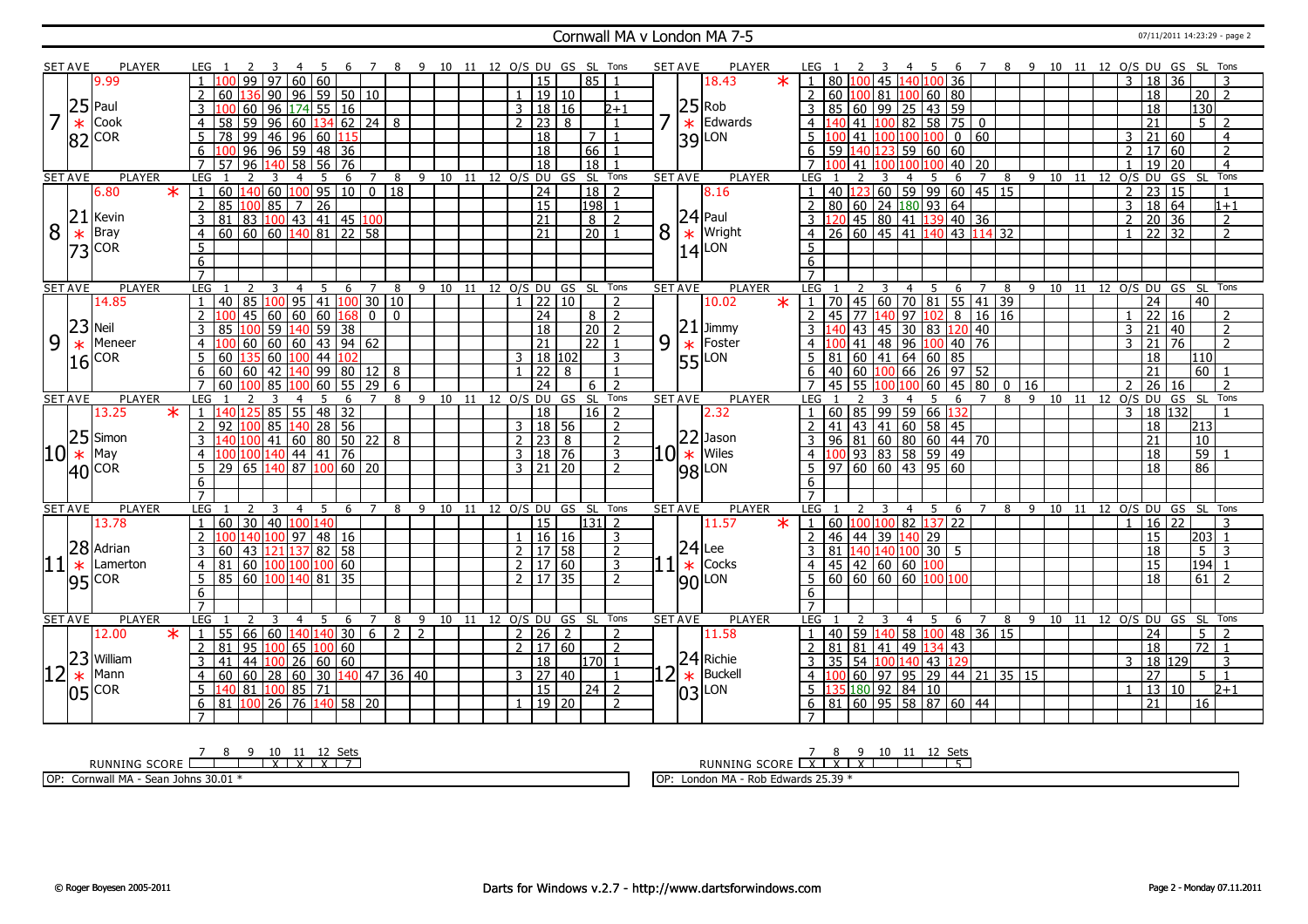### Cornwall MA

## London MA

| PLAYER          |    | WL WONLOST | AVE         | <b>TAVE</b>     | <b>IPOINTS DARTS TON FON+1180 TONS PLAYER</b> |                  |                 |       |         |                           | W/L WON LOST |    | AVE         | <b>TAVE</b> | <b>IPOINTS IDARTS ITON ITON+1180 ITONS</b> |      |                 |              |                 |
|-----------------|----|------------|-------------|-----------------|-----------------------------------------------|------------------|-----------------|-------|---------|---------------------------|--------------|----|-------------|-------------|--------------------------------------------|------|-----------------|--------------|-----------------|
| Simon Stevenson |    |            | 22.74       | 6.80            | 1842                                          | 81               |                 |       |         | 6+0 Richard Angelo        | 4            |    | 23.58       | 6.84        | 2004                                       | 85   |                 |              | $5 + 1$         |
| Michael Jones   |    |            | 20.11       | $^{\prime}$ .40 | 2152                                          | 107 <sub>1</sub> | b.              |       |         | 7+0 George Killington     |              |    |             | 22.59 10.98 | 2485                                       | 110  | 6               | 3 I O        | $9 + 0$         |
| Darryl Baker    |    |            | 21.71 10.91 |                 | 2692                                          | 124'             | h I             |       | $9 + 1$ | Robbie Hain               |              |    | 22.68 12.01 |             | 2812                                       | 124' | q               | ! O          | $111+0$         |
| Simon Knowles   |    |            |             | 27.48 12.82     | 2940                                          | 107              | 8 <sup>1</sup>  |       |         | $11+0$ Chris Stevens      |              |    |             | 26.76 11.37 | 2783                                       | 104  | 9               | 0            | $10+0$          |
| Sean Johns      |    |            | 30.01       | 15.23           | 2311                                          | 77               | 61              |       |         | $12+2$ Stephen McHale     |              |    | 27.08 11.04 |             | 2112                                       | 78   | 6               | 3 I O        | $9 + 0$         |
| Matthew Knowles |    |            |             | 26.60 13.65     | 3431                                          | 129              |                 |       |         | 12+1 Tony Hamit           |              | 4  | 25.38 15.45 |             | 3248                                       | 128  | 9               | $\mathbf{0}$ | $13 + 0$        |
| Paul Cook       |    |            | 25.82       | 9.99            | 3331                                          | 129 l            | 61              |       | $8 + 1$ | Rob Edwards               |              |    |             | 25.39 18.43 | 3352                                       | 132  | 14 <sub>1</sub> | 3 I O        | $17 + 0$        |
| Kevin Bray      |    |            | 21.73       | 6.80            | 1760 l                                        | 81               |                 |       |         | 6+0 Paul Wright           | 4            |    | 24.14       | 8.16        | 2004                                       | 83   |                 |              | $6 + 1$         |
| Neil Meneer     |    |            |             | 23.16 14.85     | 3451                                          | 149              | 10 <sup>1</sup> | 3 I O |         | 13+0 Jimmy Foster         |              |    | 21.55 10.02 |             | 3297                                       | 153  |                 | 210          | $9 + 0$         |
| Simon May       |    |            |             | 25.40 13.25     | 2489                                          | 98               | h I             | - 0   |         | $\sqrt{11+0}$ Jason Wiles |              | 4  | 22.98       | 2.32        | 2137                                       | 93   |                 | 0 I O        | $2 + 0$         |
| Adrian Lamerton |    |            |             | 28.95 13.78     | 2374                                          | 82               | ΩI              | 31 O  |         | $ 12+0 $ Lee Cocks        |              |    | 24.90       | 11.57       | 2042                                       | 82   |                 | 3 I O        | $ 10+0$         |
| William Mann    |    |            | 23.05       | 12.00           | 2812                                          | 122 I            |                 |       |         | l 10+0 l Richie Buckell   |              |    | 24.03 11.58 |             | 2908                                       | 121  | 6               |              | $9 + 1$         |
| <b>TOTALS</b>   | 35 | 32         | 24.56       |                 | 31585                                         | 1286 l           | 79              |       |         | 34   4   17+5 TOTALS      | 32           | 35 | 24.12       |             | 31184                                      | 1293 | 82              |              | $25$   3   10+3 |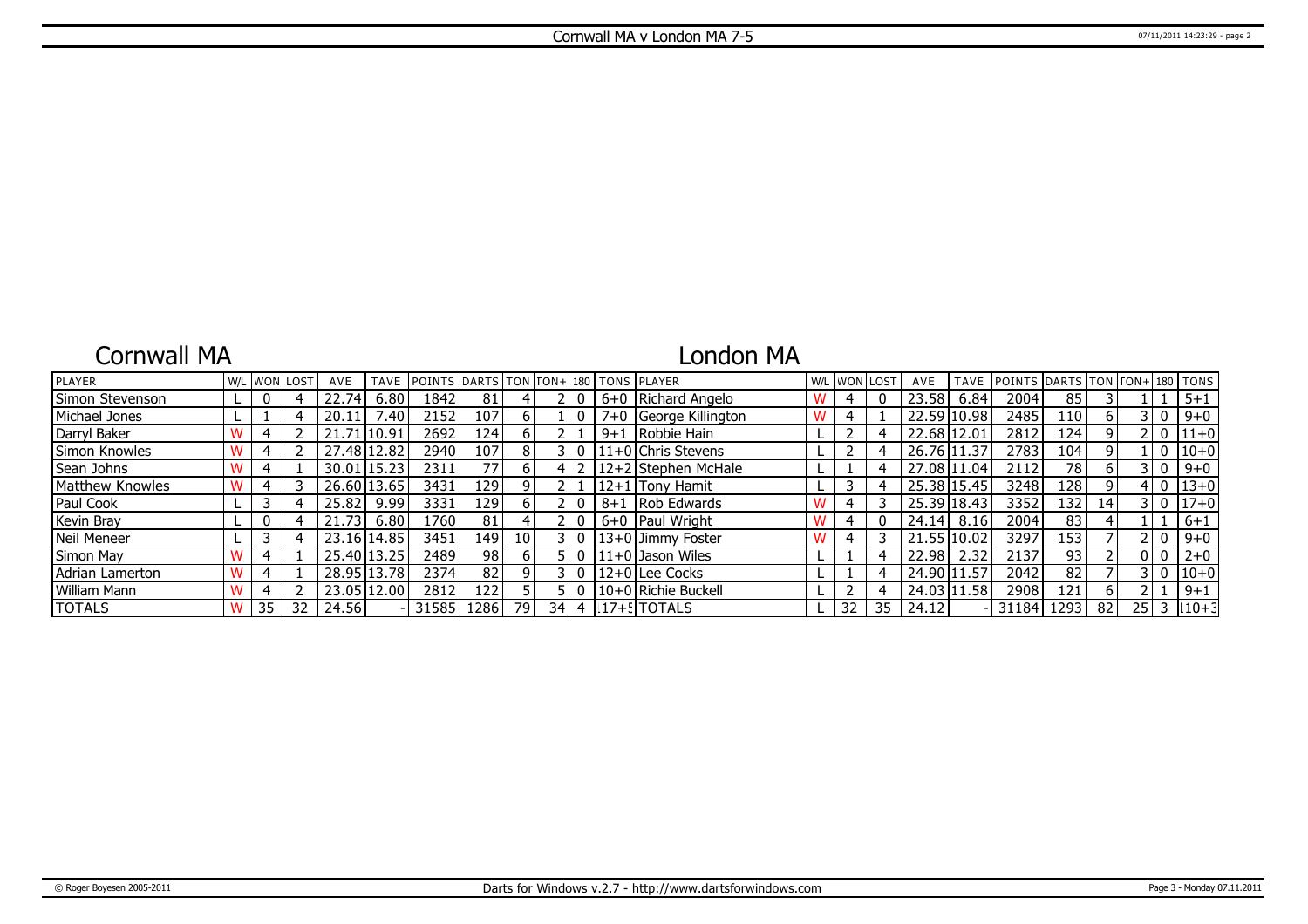### Cornwall WA v London WA 2-4 07/11/2011 14:23:05 - page 1

|                | <b>SET AVE</b> | <b>PLAYER</b>  | LEG 1               |                             |                  |                |   |     | $\overline{7}$                                              | -8             |    |                              |       |  |                     | 9 10 11 12 O/S DU GS SL Tons   |               |                |   | SET AVE        | PLAYER            | LEG 1            |                                                                                                                                        |                 |    | -4             | - 5         | - 6                                                                            | $\overline{7}$ |                 |                |                                                                                                                                                                                                                                 |                |                |                |                       |       |                       | 8 9 10 11 12 O/S DU GS SL Tons |
|----------------|----------------|----------------|---------------------|-----------------------------|------------------|----------------|---|-----|-------------------------------------------------------------|----------------|----|------------------------------|-------|--|---------------------|--------------------------------|---------------|----------------|---|----------------|-------------------|------------------|----------------------------------------------------------------------------------------------------------------------------------------|-----------------|----|----------------|-------------|--------------------------------------------------------------------------------|----------------|-----------------|----------------|---------------------------------------------------------------------------------------------------------------------------------------------------------------------------------------------------------------------------------|----------------|----------------|----------------|-----------------------|-------|-----------------------|--------------------------------|
|                |                | 4.76           |                     | 45<br>140                   |                  | 100 85 111     |   |     | 0 20                                                        |                |    |                              |       |  | 2 20 20             |                                |               | 3              |   |                | $\star$<br>2.21   | $\overline{1}$   | l 28                                                                                                                                   |                 |    |                | 81 45 41 30 | $\overline{7}$                                                                 | 40             |                 |                |                                                                                                                                                                                                                                 |                |                |                | 21                    |       | 229                   |                                |
|                |                |                | $\overline{2}$      | 45<br>125                   |                  |                |   |     | 60 55 45 45 54 32 30 5 0 5 2 35 5                           |                |    |                              |       |  |                     |                                |               | $\overline{1}$ |   |                |                   |                  | $2 \mid 14 \mid 44 \mid 36 \mid 85 \mid 121 \mid 60 \mid 41$                                                                           |                 |    |                |             |                                                                                |                |                 |                | 966017                                                                                                                                                                                                                          |                |                |                | $\overline{33}$       |       | 8                     |                                |
|                |                | 18 Nicola      | $\overline{3}$      | $\overline{55}$             |                  |                |   |     | 30 45 96 60 60 97 13 45                                     |                |    |                              |       |  | $3 \mid 27 \mid 45$ |                                |               |                |   |                | $15$ Tammy        | $\overline{3}$   | 60 81 83 99 58 0 100 15                                                                                                                |                 |    |                |             |                                                                                |                |                 | $\overline{3}$ |                                                                                                                                                                                                                                 |                |                |                | $\overline{27}$       |       | 2 <sup>1</sup>        |                                |
|                |                |                |                     |                             |                  |                |   |     |                                                             |                |    |                              |       |  |                     |                                |               |                |   |                | $\star$ Mackenzie |                  |                                                                                                                                        |                 |    |                |             |                                                                                |                |                 |                |                                                                                                                                                                                                                                 |                |                |                |                       |       |                       |                                |
|                | $\ast$         | Furse          | $\overline{4}$      |                             |                  |                |   |     |                                                             |                |    |                              |       |  |                     |                                |               |                |   |                |                   | $\overline{4}$   |                                                                                                                                        |                 |    |                |             |                                                                                |                |                 |                |                                                                                                                                                                                                                                 |                |                |                |                       |       |                       |                                |
|                |                | $33$ COR       | $\overline{5}$      |                             |                  |                |   |     |                                                             |                |    |                              |       |  |                     |                                |               |                |   |                | $ 60 $ LON        | $\overline{5}$   |                                                                                                                                        |                 |    |                |             |                                                                                |                |                 |                |                                                                                                                                                                                                                                 |                |                |                |                       |       |                       |                                |
|                |                |                | $6\overline{6}$     |                             |                  |                |   |     |                                                             |                |    |                              |       |  |                     |                                |               |                |   |                |                   | 6                |                                                                                                                                        |                 |    |                |             |                                                                                |                |                 |                |                                                                                                                                                                                                                                 |                |                |                |                       |       |                       |                                |
|                |                |                | $\overline{7}$      |                             |                  |                |   |     |                                                             |                |    |                              |       |  |                     |                                |               |                |   |                |                   |                  |                                                                                                                                        |                 |    |                |             |                                                                                |                |                 |                |                                                                                                                                                                                                                                 |                |                |                |                       |       |                       |                                |
|                | <b>SET AVE</b> | PLAYER         | LEG                 |                             |                  | $\overline{4}$ |   | 5 6 | $\overline{7}$                                              |                |    |                              |       |  |                     | 8 9 10 11 12 0/S DU GS SL Tons |               |                |   | <b>SET AVE</b> | <b>PLAYER</b>     | LEG              |                                                                                                                                        |                 |    | $\overline{4}$ |             | 5 6 7                                                                          |                |                 |                |                                                                                                                                                                                                                                 |                |                |                |                       |       |                       | 8 9 10 11 12 0/S DU GS SL Tons |
|                |                | 3.20<br>$\ast$ |                     | $\overline{38}$             |                  |                |   |     | $60$ 45 81 81 80 40 76                                      |                |    |                              |       |  | $3 \mid 24 \mid 76$ |                                |               |                |   |                | 7.11              |                  |                                                                                                                                        | $\overline{76}$ |    |                |             | 55   45   60   140   12                                                        |                |                 |                |                                                                                                                                                                                                                                 |                |                |                | 21                    |       | 32                    |                                |
|                |                |                | $\overline{2}$      | 28                          | 45 100 76 120 60 |                |   |     |                                                             |                |    |                              |       |  | 18                  |                                | $\sqrt{72}$ 2 |                |   |                |                   | $\overline{2}$   |                                                                                                                                        |                 |    |                |             |                                                                                |                |                 |                |                                                                                                                                                                                                                                 |                |                | $\overline{2}$ |                       | 20 25 |                       | 3                              |
|                |                | $19$ Teresa    | 3                   | 30 <sup>1</sup>             |                  |                |   |     | <u>75 40 38 40 85 59 75<br/>45 45 66 100 11</u>             |                |    |                              |       |  | $\sqrt{24}$         |                                | 59            |                |   |                | $ 22 $ Clare      | 3                | $\frac{100125}{100125} \frac{15}{26} \frac{100}{60} \frac{100}{65} \frac{15}{25}$<br>45 65 81 60 55 95 80 20<br>121 125 81 41 61 32 40 |                 |    |                |             |                                                                                |                |                 |                |                                                                                                                                                                                                                                 |                |                |                | $3 \mid 24 \mid 20$   |       |                       |                                |
|                | $\ast$         | Brookshaw      | $\overline{4}$      | 40                          |                  |                |   |     |                                                             |                |    |                              |       |  | $\overline{18}$     |                                | 194           |                |   | $\ast$         | Bywaters          | $\overline{4}$   |                                                                                                                                        |                 |    |                |             |                                                                                |                |                 |                |                                                                                                                                                                                                                                 |                |                |                | $3 \mid 21 \mid 40$   |       |                       | $\mathcal{P}$                  |
|                |                | $ 99 $ COR     | 5 <sup>5</sup>      |                             |                  |                |   |     |                                                             |                |    |                              |       |  |                     |                                |               |                |   |                | $ 93 $ LON        | 5                |                                                                                                                                        |                 |    |                |             |                                                                                |                |                 |                |                                                                                                                                                                                                                                 |                |                |                |                       |       |                       |                                |
|                |                |                | 6                   |                             |                  |                |   |     |                                                             |                |    |                              |       |  |                     |                                |               |                |   |                |                   | 6                |                                                                                                                                        |                 |    |                |             |                                                                                |                |                 |                |                                                                                                                                                                                                                                 |                |                |                |                       |       |                       |                                |
|                |                |                | $\overline{7}$      |                             |                  |                |   |     |                                                             |                |    |                              |       |  |                     |                                |               |                |   |                |                   | $\overline{7}$   |                                                                                                                                        |                 |    |                |             |                                                                                |                |                 |                |                                                                                                                                                                                                                                 |                |                |                |                       |       |                       |                                |
|                | <b>SET AVE</b> | <b>PLAYER</b>  | LEG                 |                             | 3                | $\overline{4}$ | 5 | 6   | $\overline{7}$                                              |                |    |                              |       |  |                     | 8 9 10 11 12 O/S DU GS SL Tons |               |                |   | <b>SET AVE</b> | <b>PLAYER</b>     | LEG <sub>1</sub> |                                                                                                                                        |                 | -3 | $\overline{4}$ | 5           | 6                                                                              | $\overline{7}$ |                 |                |                                                                                                                                                                                                                                 |                |                |                |                       |       |                       | 8 9 10 11 12 0/S DU GS SL Tons |
|                |                | 3.00           | $\overline{1}$      | 97                          |                  |                |   |     | $28   99   100   76   36   57   6   0   0$                  |                |    |                              |       |  | $\overline{30}$     |                                | 2             | $\mathbf{1}$   |   |                | $\ast$<br>2.00    | $1\vert 3$       |                                                                                                                                        |                 |    |                |             |                                                                                |                |                 |                | $\boxed{60}$ $\boxed{81}$ $\boxed{100}$ 37   81   67   32   30   0   10                                                                                                                                                         |                |                |                | $1 \vert 31 \vert 10$ |       |                       |                                |
|                |                |                | 2                   | 43                          |                  |                |   |     | 55 100 60 59 45 41 58 20                                    |                |    |                              |       |  | $\overline{27}$     |                                | $\boxed{20}$  | $\overline{1}$ |   |                |                   | $\overline{2}$   |                                                                                                                                        |                 |    |                |             |                                                                                |                |                 | 40             |                                                                                                                                                                                                                                 |                |                |                | $3 \mid 27 \mid 40$   |       |                       |                                |
|                |                | $ 18 $ Sarah   |                     | $60$ 22 47 100 85 99 57     |                  |                |   |     |                                                             |                |    |                              |       |  | $\sqrt{21}$         |                                | $31 \mid 1$   |                |   |                | $ 18 $ Tricia     |                  |                                                                                                                                        |                 |    |                |             |                                                                                |                |                 |                |                                                                                                                                                                                                                                 |                |                |                | $2 \ 23 \ 46$         |       |                       |                                |
|                |                |                |                     |                             |                  |                |   |     |                                                             |                |    |                              |       |  |                     |                                |               |                |   |                |                   |                  |                                                                                                                                        |                 |    |                |             |                                                                                |                |                 |                |                                                                                                                                                                                                                                 |                |                |                |                       |       |                       |                                |
| 3              | $\ast$         | Gill           | $\overline{4}$      |                             |                  |                |   |     |                                                             |                |    |                              |       |  |                     |                                |               |                | 3 | $\ast$         | <b>Wright</b>     | $\overline{4}$   |                                                                                                                                        |                 |    |                |             |                                                                                |                |                 |                |                                                                                                                                                                                                                                 |                |                |                |                       |       |                       |                                |
|                |                | $ 59 $ COR     | $\overline{5}$      |                             |                  |                |   |     |                                                             |                |    |                              |       |  |                     |                                |               |                |   |                | $ 56 $ LON        | $\overline{5}$   |                                                                                                                                        |                 |    |                |             |                                                                                |                |                 |                |                                                                                                                                                                                                                                 |                |                |                |                       |       |                       |                                |
|                |                |                | 6                   |                             |                  |                |   |     |                                                             |                |    |                              |       |  |                     |                                |               |                |   |                |                   | 6                |                                                                                                                                        |                 |    |                |             |                                                                                |                |                 |                |                                                                                                                                                                                                                                 |                |                |                |                       |       |                       |                                |
|                |                |                | $\overline{7}$      |                             |                  |                |   |     |                                                             |                |    |                              |       |  |                     |                                |               |                |   |                |                   | $\overline{7}$   |                                                                                                                                        |                 |    |                |             |                                                                                |                |                 |                |                                                                                                                                                                                                                                 |                |                |                |                       |       |                       |                                |
|                |                |                |                     |                             |                  |                |   |     |                                                             |                |    |                              |       |  |                     |                                |               |                |   |                |                   |                  |                                                                                                                                        |                 |    |                |             |                                                                                |                |                 |                |                                                                                                                                                                                                                                 |                |                |                |                       |       | 12 O/S DU GS SL Tons  |                                |
|                | <b>SET AVE</b> | <b>PLAYER</b>  | LEG                 |                             |                  |                | 5 | 6   | $7^{\circ}$                                                 | 8              |    | 9 10 11 12 0/S DU GS SL Tons |       |  |                     |                                |               |                |   | <b>SET AVE</b> | <b>PLAYER</b>     | LEG              |                                                                                                                                        |                 |    | 4              | 5           | 6                                                                              | 7              | 8               | 9              | 10                                                                                                                                                                                                                              | 11             |                |                |                       |       |                       |                                |
|                |                | $\ast$<br>4.65 |                     | 26<br>21                    | $\overline{30}$  |                |   |     | 68 43 80 26 37 45 45 40                                     |                |    |                              |       |  | $\overline{33}$     |                                | 40            |                |   |                | 5.65              | $\mathbf{1}$     |                                                                                                                                        |                 |    |                |             |                                                                                |                |                 |                |                                                                                                                                                                                                                                 | 19             |                | $\overline{3}$ |                       | 33 19 |                       |                                |
|                |                |                | 2 <sup>1</sup>      | 22.                         |                  |                |   |     | 41 41 140 52 85 80                                          |                |    |                              |       |  | $\overline{21}$     |                                | 40            |                |   |                |                   | 2                | 26                                                                                                                                     |                 |    |                |             |                                                                                |                |                 |                |                                                                                                                                                                                                                                 |                |                |                | $3 \mid 24 \mid 40$   |       |                       | $\overline{2}$                 |
|                |                | $ 14 $ Sandra  | 3                   |                             |                  |                |   |     | 45 60 45 85 60 55 25 31 0 20 10                             |                |    |                              |       |  | 1   40   10         |                                |               |                |   |                | $ 15 $ Kerry      | $\overline{3}$   | 36                                                                                                                                     |                 |    |                |             |                                                                                |                |                 |                |                                                                                                                                                                                                                                 | $\overline{0}$ |                |                | 39                    |       | $\overline{4}$        |                                |
| $\overline{4}$ | $\ast$         | Allen          | $\overline{4}$      |                             |                  |                |   |     | $45 \mid 60 \mid 50 \mid 43 \mid 46 \mid 125 \mid 0 \mid 0$ |                |    |                              | $600$ |  | 37 4                |                                |               | $\mathcal{D}$  |   | $4 \times$     | Simmons           | $\overline{4}$   | 22                                                                                                                                     |                 |    |                |             |                                                                                |                |                 |                |                                                                                                                                                                                                                                 | $\overline{0}$ | $\overline{0}$ |                | $\overline{39}$       |       | 14                    |                                |
|                |                |                | 5                   | 60 45 38 100 37 50 41 41 24 |                  |                |   |     |                                                             |                |    |                              |       |  | $\overline{27}$     |                                | $65$   1      |                |   |                |                   | $5^{\circ}$      | 41                                                                                                                                     |                 |    |                |             |                                                                                |                |                 | $20$ 20        | $\begin{array}{cccc cccc}\n\hline\n2 & 3 & 4 & 3 & 4 \\ 45 & 60 & 41 & 30 & 43 & 84 & 79 & 0 & 0 \\ \hline\n100 & 43 & 43 & 55 & 140 & 54 & 40 & 0 \\ \hline\n60 & 60 & 43 & 41 & 60 & 47 & 98 & 46 & 5 \\ \hline\n\end{array}$ |                |                |                | $1 \mid 25 \mid 20$   |       |                       |                                |
|                |                | $94$ COR       | 6                   |                             |                  |                |   |     |                                                             |                |    |                              |       |  |                     |                                |               |                |   |                | $ 54 $ LON        | $6\overline{6}$  |                                                                                                                                        |                 |    |                |             | 45 45 125 60 30 28<br>30 85 70 38 100 97                                       |                |                 |                |                                                                                                                                                                                                                                 |                |                |                |                       |       |                       |                                |
|                |                |                | $\overline{7}$      |                             |                  |                |   |     |                                                             |                |    |                              |       |  |                     |                                |               |                |   |                |                   | $\overline{7}$   |                                                                                                                                        |                 |    |                |             |                                                                                |                |                 |                |                                                                                                                                                                                                                                 |                |                |                |                       |       |                       |                                |
|                | <b>SET AVE</b> | <b>PLAYER</b>  | LEG                 |                             |                  |                | 5 | 6   | $\overline{7}$                                              | 8              | 9  |                              |       |  |                     | 10 11 12 O/S DU GS SL Tons     |               |                |   | <b>SET AVE</b> | PLAYER            | LEG              |                                                                                                                                        |                 |    |                | -5          | 6                                                                              | $\overline{7}$ | 8               | 9              |                                                                                                                                                                                                                                 |                |                |                |                       |       | 10 11 12 O/S DU GS SL | Tons                           |
|                |                | 4.40           |                     | 31<br>26                    |                  |                |   |     |                                                             |                |    |                              |       |  | $1 \mid 25 \mid 16$ |                                |               | 2              |   |                | 5.63<br>$\ast$    | $\mathbf{1}$     |                                                                                                                                        | 40              | 81 | 45             | 123         | 21                                                                             |                |                 | $\overline{0}$ |                                                                                                                                                                                                                                 |                |                |                | $\overline{27}$       |       | 20                    |                                |
|                |                |                | $\overline{2}$      | 85                          |                  |                |   |     | 140 100 80 29 24 55 16                                      |                |    |                              |       |  |                     |                                |               | $\mathbf{1}$   |   |                |                   |                  | 41                                                                                                                                     |                 |    |                |             |                                                                                |                | 36 35           |                |                                                                                                                                                                                                                                 |                |                |                |                       |       |                       |                                |
|                |                |                |                     | 85<br>60                    |                  |                |   |     | 100 41 81 45 40 24                                          |                |    |                              |       |  | $3 \ 24 \ 24$       |                                |               |                |   |                |                   |                  |                                                                                                                                        |                 |    |                |             |                                                                                |                |                 |                |                                                                                                                                                                                                                                 |                |                | 3 <sup>1</sup> | $\overline{21}$       |       | $ 109\rangle$         |                                |
|                |                | $17$ Mandy     | 3                   | 36                          |                  | 60 60 100 87   |   |     |                                                             |                |    |                              |       |  | $\overline{18}$     |                                | 98            |                |   |                | $ 18 $ Jacqeline  | $\overline{3}$   |                                                                                                                                        | 85              |    |                |             | 81 41 24 60 70                                                                 |                |                 |                |                                                                                                                                                                                                                                 |                |                |                |                       | 21 70 |                       |                                |
| 5              | $\ast$         | Prout          | 4                   | 26                          |                  |                |   |     | 44 60 45 45 30 60 24 52 70                                  |                |    |                              |       |  | 30                  |                                | 45            |                | 5 | $\ast$         | Saunders          | $\overline{4}$   |                                                                                                                                        |                 |    |                |             |                                                                                |                |                 |                | 66 60 21 89 28 100 40 24 32                                                                                                                                                                                                     |                |                | $\overline{3}$ |                       | 30 32 |                       | $\overline{1}$                 |
|                |                | $90$ COR       | $5^{\circ}$         | 45 26 53 41 41 23 60 40 30  |                  |                |   |     |                                                             |                |    |                              |       |  | $\overline{27}$     |                                | 142           |                |   | 71             | LON               | 5                | 43                                                                                                                                     | 100             |    |                |             | 2 95 45 60 81 55 10 10                                                         |                |                 |                |                                                                                                                                                                                                                                 |                |                | 1 <sup>1</sup> |                       | 28 10 |                       |                                |
|                |                |                | 6                   |                             |                  |                |   |     |                                                             |                |    |                              |       |  |                     |                                |               |                |   |                |                   | 6                |                                                                                                                                        |                 |    |                |             |                                                                                |                |                 |                |                                                                                                                                                                                                                                 |                |                |                |                       |       |                       |                                |
|                |                |                | $\overline{7}$      |                             |                  |                |   |     |                                                             |                |    |                              |       |  |                     |                                |               |                |   |                |                   | $\overline{7}$   |                                                                                                                                        |                 |    |                |             |                                                                                |                |                 |                |                                                                                                                                                                                                                                 |                |                |                |                       |       |                       |                                |
|                | <b>SET AVE</b> | <b>PLAYER</b>  | LEG                 |                             |                  |                |   | 6   |                                                             | 8              | 9  | 10                           |       |  |                     | 11 12 0/S DU GS SL Tons        |               |                |   | <b>SET AVE</b> | <b>PLAYER</b>     | LEG              |                                                                                                                                        |                 |    |                | 5           | 6                                                                              | $\overline{7}$ | 8               | 9              | 10                                                                                                                                                                                                                              |                |                |                |                       |       |                       | 11 12 0/S DU GS SL Tons        |
|                |                | 5.20<br>$\ast$ | $\overline{1}$      | 41                          |                  |                |   |     | 40   41   32   45   57   85   30   60   64                  |                |    |                              |       |  | $\overline{30}$     |                                | 6             |                |   |                | 2.00              | $\overline{1}$   | $\overline{37}$                                                                                                                        | 100             |    |                |             | 45 45 45 60 15 98 16 40                                                        |                |                 |                |                                                                                                                                                                                                                                 |                |                |                | $1 \mid 28 \mid 40$   |       |                       |                                |
|                |                |                | 2                   | 45<br>140                   |                  |                |   |     | 60   45   24   100   62                                     | 0 <sup>1</sup> | 22 | $\overline{3}$               |       |  | $3 \mid 30 \mid 3$  |                                |               | $\mathcal{P}$  |   |                |                   | $\overline{2}$   | 45                                                                                                                                     | 60              |    | 41 41          |             | $145$ 45 85 59                                                                 |                |                 |                | $26 \overline{)34}$                                                                                                                                                                                                             |                |                |                | 30                    |       | 20                    |                                |
|                |                | $ 18 $ Sue     | 3                   | 62                          |                  |                |   |     | 60   28   81   60   80   50   40   40                       |                |    |                              |       |  | $1$   25   40       |                                |               |                |   |                | $ 18 $ Susan      | $\overline{3}$   | 85   61   26   85   60   84                                                                                                            |                 |    |                |             |                                                                                | 52             | 40              |                |                                                                                                                                                                                                                                 |                |                |                | $\overline{24}$       |       | 8                     |                                |
| 6              | $\ast$         | Shepherd       | $\overline{4}$      | 140<br>140                  |                  |                |   |     | 60 97 32 24 0                                               | 8              |    |                              |       |  | $2 \ 23 \ 8$        |                                |               | $\overline{2}$ | 6 | $\ast$         | Holt              | $\overline{4}$   | 85                                                                                                                                     |                 |    |                |             | $\boxed{41}$ $\boxed{42}$ $\boxed{100}$ $\boxed{45}$ $\boxed{35}$ $\boxed{41}$ |                | $\overline{72}$ |                |                                                                                                                                                                                                                                 |                |                |                | $\overline{24}$       |       |                       | 40 1                           |
|                |                |                | 5                   |                             |                  |                |   |     |                                                             |                |    |                              |       |  |                     |                                |               |                |   |                |                   | 5                |                                                                                                                                        |                 |    |                |             |                                                                                |                |                 |                |                                                                                                                                                                                                                                 |                |                |                |                       |       |                       |                                |
|                |                | $ 50 $ COR     | 6<br>$\overline{7}$ |                             |                  |                |   |     |                                                             |                |    |                              |       |  |                     |                                |               |                |   |                | $ 26 $ LON        | 6                |                                                                                                                                        |                 |    |                |             |                                                                                |                |                 |                |                                                                                                                                                                                                                                 |                |                |                |                       |       |                       |                                |

RUNNING SCORE <u>| X | 2 | 3 | 4 | 5 | 6 Sets</u><br>RUNNING SCORE <u>| X | 1 | | | | X | 2</u>

OP: Cornwall WA - Sue Shepherd 18.50 \*

1 2 3 4 5 6 Sets<br>RUNNING SCORE <u>| X | X | X | X | X |</u>

OP: London WA - Clare Bywaters 22.93 \*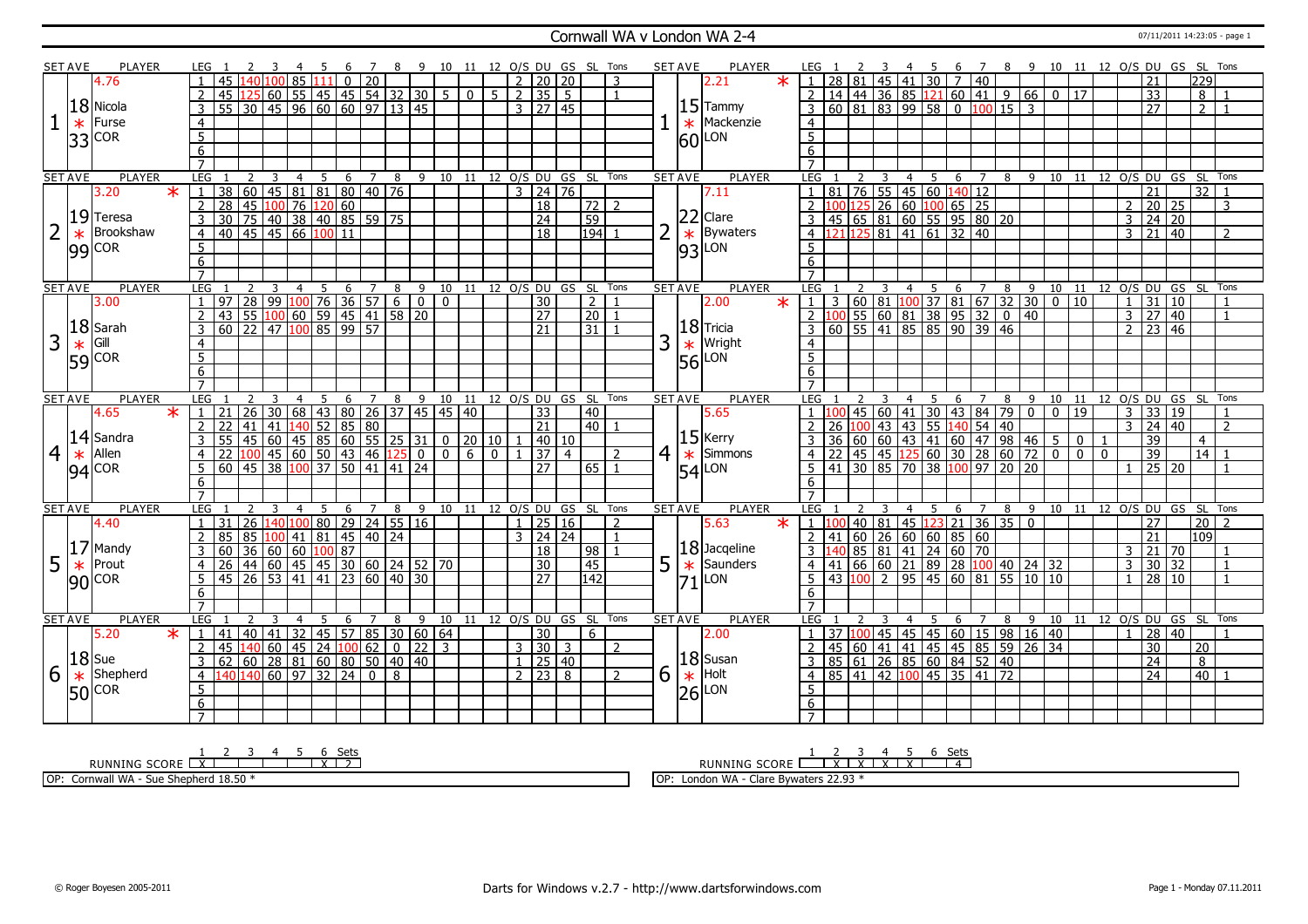### Cornwall WA

# London WA

| <b>IPLAYER</b>   |  | W/L WON LOST | AVE                       |      | TAVE IPOINTS IDARTS TON ITON+1180 I TONS IPLAYER |       |    |  |         |                        | W/L | . IWONILOST | AVE   |                | TAVE POINTS DARTS TON TON+180 TONS |                  |    |    |         |
|------------------|--|--------------|---------------------------|------|--------------------------------------------------|-------|----|--|---------|------------------------|-----|-------------|-------|----------------|------------------------------------|------------------|----|----|---------|
| Nicola Furse     |  |              | 18.33                     | .76' | 1503                                             | 82    |    |  |         | Tammy Mackenzie        |     |             | 15.60 |                | 1264                               | 81               |    |    | $2 + 0$ |
| Teresa Brookshaw |  |              | 19.99                     | 3.20 | 16791                                            | 84    |    |  |         | 3+0 Clare Bywaters     |     |             | 22.93 | $^{\prime}.11$ | 1972                               | 86               |    |    | $6+0$   |
| l Sarah Gill     |  |              | 18.59                     | 3.00 | 1450                                             | 78 I  |    |  |         | 3+0 Tricia Wright      |     |             | 18.56 | 2.00           | 1503                               | 81               |    |    | $2 + 0$ |
| Sandra Allen     |  |              | 14.94                     | 4.65 | 2360                                             | 158 I |    |  | 4+0     | ∣ IKerrv Simmons       |     |             | 15.54 | 5.65           | 2487                               | 160 <sup>1</sup> |    | -0 | $5 + 0$ |
| Mandy Prout      |  |              | 17.90                     | 4.40 | 22201                                            | 124'  |    |  |         | 4+0 Dacaeline Saunders |     |             | 18.71 | 5.63           | 2376                               | 127              |    |    | $5 + 0$ |
| Sue Shepherd     |  |              | 18.50                     | 5.20 | 1998                                             | 108   |    |  | $4 + 0$ | I Susan Holt           |     |             | 18.26 | 2.00           | 1936                               | 106              |    |    | $2+0$   |
| <b>TOTALS</b>    |  |              | $^{\circ}$ .68 $^{\circ}$ |      | 112101                                           | 634   | 16 |  |         | 122+01TOTALS           |     |             | 18.00 |                | 11538                              | 641              | 19 |    | $22+0$  |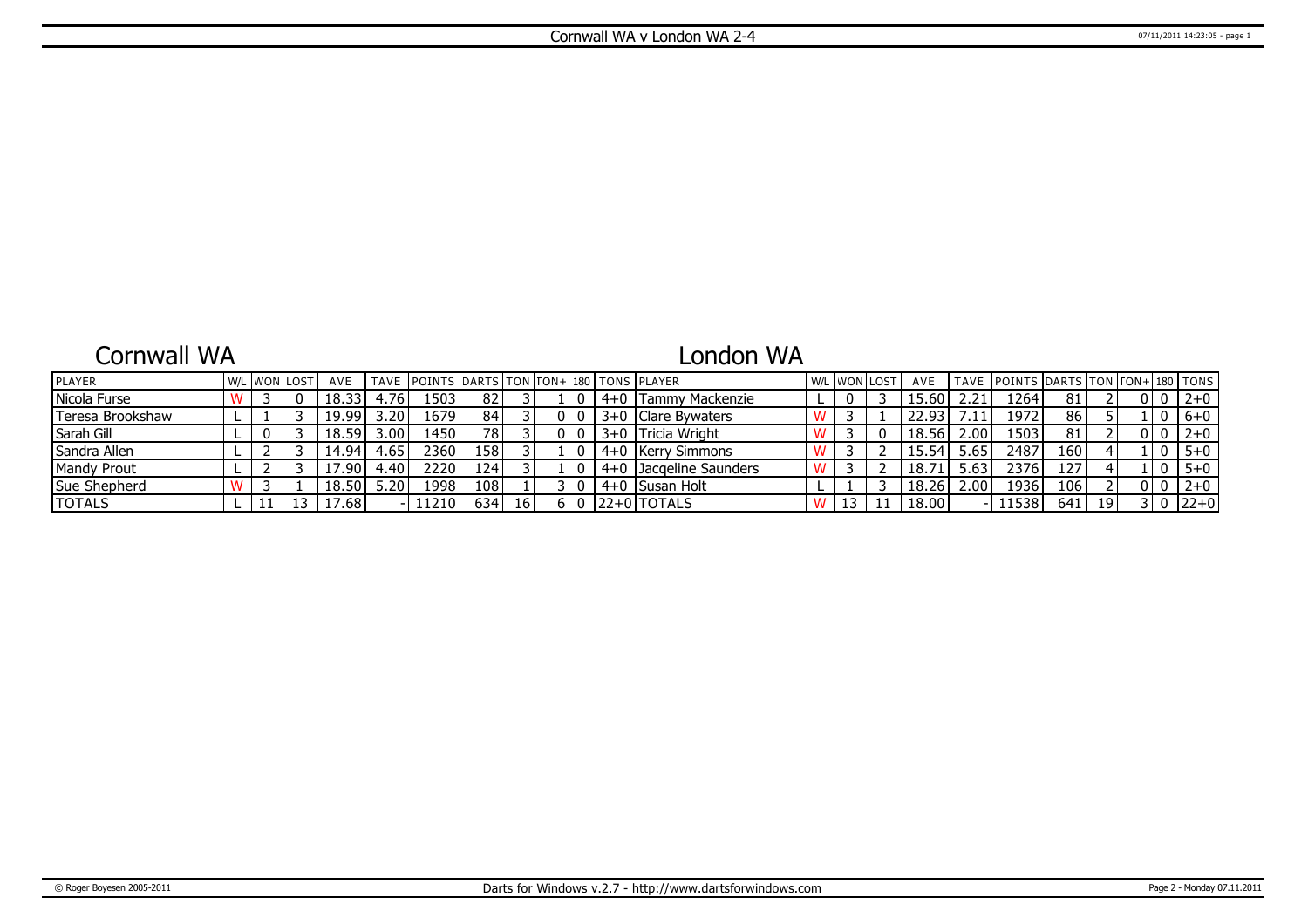### Cornwall MB v London MB 5-7 07/11/2011 14:22:44 - page 1

|                | <b>SET AVE</b> | PLAYER        |                   | LEG                 |                                                                                                               |                |                                                                                                   |                |             |              |                  |                | 7 8 9 10 11 12 O/S DU GS SL Tons |                |       |                          |                       |       |                            |                | <b>SET AVE</b> |                | PLAYER                                                                          |         | LEG 1                                                                                                                                                                                                 |                |                |                            |     |                                                              |     |   | 5 6 7 8 9 10 11 12 O/S DU GS SL Tons   |  |                                  |                 |                 |                   |                |  |
|----------------|----------------|---------------|-------------------|---------------------|---------------------------------------------------------------------------------------------------------------|----------------|---------------------------------------------------------------------------------------------------|----------------|-------------|--------------|------------------|----------------|----------------------------------|----------------|-------|--------------------------|-----------------------|-------|----------------------------|----------------|----------------|----------------|---------------------------------------------------------------------------------|---------|-------------------------------------------------------------------------------------------------------------------------------------------------------------------------------------------------------|----------------|----------------|----------------------------|-----|--------------------------------------------------------------|-----|---|----------------------------------------|--|----------------------------------|-----------------|-----------------|-------------------|----------------|--|
|                |                | 9.20          |                   |                     | 60                                                                                                            | 83             | 40                                                                                                | 100 28         |             |              |                  |                |                                  |                |       |                          | $\overline{15}$       |       | 190                        |                |                |                | 7.95                                                                            | $\star$ | $1 \; 121$                                                                                                                                                                                            |                |                |                            |     | 60 125 100 55 40                                             |     |   |                                        |  |                                  | 16              | 40              |                   |                |  |
|                |                |               |                   | 2                   | 140 140 100 96                                                                                                |                |                                                                                                   |                |             | 0 25         |                  |                |                                  |                |       |                          | 3   18   25           |       |                            | 3              |                |                |                                                                                 |         | 2   60   60   60   97   11                                                                                                                                                                            |                |                |                            |     |                                                              |     |   |                                        |  |                                  | $\overline{15}$ |                 | 213               |                |  |
|                | 24             | Anthony       |                   | $\overline{3}$      | 60                                                                                                            |                | 45 60 62 55 59 100                                                                                |                |             |              |                  |                |                                  |                |       |                          | $\overline{21}$       |       | $60$   1                   |                |                |                | $ 24 $ Graham                                                                   |         |                                                                                                                                                                                                       |                |                |                            |     |                                                              |     |   |                                        |  | 3                                | 24              | 16              |                   |                |  |
|                |                |               |                   |                     |                                                                                                               |                |                                                                                                   |                |             |              |                  |                |                                  |                |       |                          |                       |       |                            |                |                |                | Rackstraw                                                                       |         |                                                                                                                                                                                                       |                |                |                            |     | 3 65 95 45 100 45 86 49 16                                   |     |   |                                        |  |                                  |                 |                 |                   |                |  |
|                | $\ast$         | Teal          |                   | $\overline{4}$      | 41 140 55 100 97 68                                                                                           |                |                                                                                                   |                |             |              |                  |                |                                  |                |       |                          | 3   18   68           |       |                            | $\overline{2}$ |                | $\ast$         |                                                                                 |         |                                                                                                                                                                                                       |                |                | 4   45   45   81   60   60 |     |                                                              |     |   |                                        |  |                                  | 15              |                 | 210               |                |  |
|                |                | $ 47 $ COR    |                   | 5                   | $\boxed{95}$ $\boxed{100}$ 60 $\boxed{60}$ 60                                                                 |                |                                                                                                   |                |             |              |                  |                |                                  |                |       |                          | $\overline{15}$       |       | 1261                       |                |                | 21             | LON                                                                             |         |                                                                                                                                                                                                       |                |                |                            |     | $5 \vert 100 \vert 41 \vert 95 \vert 140 \vert 109 \vert 16$ |     |   |                                        |  | $\mathbf{1}$                     | 16 16           |                 |                   | 3              |  |
|                |                |               |                   | 6                   |                                                                                                               |                |                                                                                                   |                |             |              |                  |                |                                  |                |       |                          |                       |       |                            |                |                |                |                                                                                 |         | 6                                                                                                                                                                                                     |                |                |                            |     |                                                              |     |   |                                        |  |                                  |                 |                 |                   |                |  |
|                |                |               |                   |                     |                                                                                                               |                |                                                                                                   |                |             |              |                  |                |                                  |                |       |                          |                       |       |                            |                |                |                |                                                                                 |         |                                                                                                                                                                                                       |                |                |                            |     |                                                              |     |   |                                        |  |                                  |                 |                 |                   |                |  |
|                | <b>SET AVE</b> | <b>PLAYER</b> |                   | LEG                 |                                                                                                               | 2              | 3                                                                                                 | $\overline{4}$ | 5           | 6            | $\overline{7}$   | 8              | 9                                |                |       |                          |                       |       | 10 11 12 O/S DU GS SL Tons |                | <b>SET AVE</b> |                | <b>PLAYER</b>                                                                   |         | LEG                                                                                                                                                                                                   |                |                |                            |     | 4 5 6 7                                                      |     |   | 8 9 10 11 12 O/S DU GS SL Tons         |  |                                  |                 |                 |                   |                |  |
|                |                | 12.01         | $\overline{\ast}$ | $\mathbf{1}$        | 140 100                                                                                                       |                | 40   60   41   <mark>100</mark>   10                                                              |                |             |              |                  | $\boxed{0}$    | $\overline{5}$                   |                |       |                          | $\overline{27}$       |       | $5 \mid 3$                 |                |                |                | 10.20                                                                           |         |                                                                                                                                                                                                       |                |                |                            |     | 60   41   41   140   59   50   6   4                         |     |   |                                        |  | $\mathbf{1}$                     | $\overline{25}$ | $\overline{4}$  |                   |                |  |
|                |                |               |                   | $\overline{2}$      |                                                                                                               |                |                                                                                                   |                |             |              |                  |                |                                  |                |       |                          | $\overline{21}$       |       | $98$ 1                     |                |                |                |                                                                                 |         |                                                                                                                                                                                                       |                |                |                            |     |                                                              |     |   |                                        |  | $\overline{2}$                   | $\overline{23}$ | $\overline{32}$ |                   | $\overline{1}$ |  |
|                | 23             | Geoff         |                   | 3                   |                                                                                                               |                |                                                                                                   |                |             |              |                  |                |                                  |                |       |                          | $2$   20   25         |       |                            | 2              |                |                | $ 22 $ Henry                                                                    |         |                                                                                                                                                                                                       |                |                |                            |     |                                                              |     |   |                                        |  |                                  | 18              |                 | l140  1           |                |  |
|                | $\ast$         | Jenkin        |                   | $\overline{4}$      |                                                                                                               |                |                                                                                                   |                |             |              |                  |                |                                  |                |       |                          | 3   18   40           |       |                            | $\overline{2}$ | $\overline{2}$ |                |                                                                                 |         |                                                                                                                                                                                                       |                |                |                            |     |                                                              |     |   |                                        |  |                                  | $\overline{18}$ |                 | 56                | $\vert$ 2      |  |
|                | 10             | <b>COR</b>    |                   | 5 <sup>5</sup>      | 160 41 60 60 41 41 100<br>121 83 123 43 45 61 25<br>140 28 140 60 93 40<br>137 100 59 97 92 16                |                |                                                                                                   |                |             |              |                  |                |                                  |                |       |                          | 3   18   16           |       |                            | $\overline{2}$ |                |                |                                                                                 |         | $5 \left  100 \right  100 \left  140 \right  60 \left  41 \right $                                                                                                                                    |                |                |                            |     |                                                              |     |   |                                        |  |                                  | $\overline{15}$ |                 | $60 \overline{3}$ |                |  |
|                |                |               |                   | 6                   |                                                                                                               |                |                                                                                                   |                |             |              |                  |                |                                  |                |       |                          |                       |       |                            |                |                |                | $\begin{array}{c} 22 \\ \times \\ 3 \text{ hr} \\ 72 \\ \text{LON} \end{array}$ |         | 6                                                                                                                                                                                                     |                |                |                            |     |                                                              |     |   |                                        |  |                                  |                 |                 |                   |                |  |
|                |                |               |                   | $\overline{7}$      |                                                                                                               |                |                                                                                                   |                |             |              |                  |                |                                  |                |       |                          |                       |       |                            |                |                |                |                                                                                 |         | $\overline{7}$                                                                                                                                                                                        |                |                |                            |     |                                                              |     |   |                                        |  |                                  |                 |                 |                   |                |  |
|                | <b>SET AVE</b> | <b>PLAYER</b> |                   | LEG                 |                                                                                                               |                | $\overline{3}$                                                                                    | $\overline{4}$ | $5^{\circ}$ | 6            | $\overline{7}$   |                | 8 9 10 11 12 O/S DU GS SL Tons   |                |       |                          |                       |       |                            |                | <b>SET AVE</b> |                | <b>PLAYER</b>                                                                   |         | <b>LEG</b>                                                                                                                                                                                            |                | $\overline{3}$ |                            |     |                                                              |     |   | 4 5 6 7 8 9 10 11 12 O/S DU GS SL Tons |  |                                  |                 |                 |                   |                |  |
|                |                | 5.40          |                   | $\overline{1}$      |                                                                                                               |                |                                                                                                   |                |             |              |                  |                |                                  |                |       |                          | 1   19   12           |       |                            | $\overline{1}$ |                |                | 1.40                                                                            | $\ast$  |                                                                                                                                                                                                       |                |                |                            |     |                                                              |     |   |                                        |  |                                  | 21              |                 | 32                |                |  |
|                |                |               |                   |                     | 85   135   60   85   95   29   12<br>  180   85   125   49   42   20  <br>  30   95   100   82   44   90   60 |                |                                                                                                   |                |             |              |                  |                |                                  |                |       |                          | $2 \mid 17 \mid 20$   |       |                            | $2 + 1$        |                |                |                                                                                 |         | $\begin{array}{ c c c c c c c c c c c } \hline 1 & 45 & 66 & 140 & 50 & 40 & 45 & 83 \\ \hline 2 & 30 & 30 & 30 & 96 & 40 & & & \\ \hline 3 & 30 & 60 & 60 & 96 & 42 & 60 & 55 \\ \hline \end{array}$ |                |                |                            |     |                                                              |     |   |                                        |  |                                  | 15              |                 | 275               |                |  |
|                |                | $26$ Andrew   |                   |                     |                                                                                                               |                |                                                                                                   |                |             |              |                  |                |                                  |                |       |                          |                       |       |                            |                |                |                | $ 19 $ Tom                                                                      |         |                                                                                                                                                                                                       |                |                |                            |     |                                                              |     |   |                                        |  |                                  |                 |                 |                   |                |  |
|                |                |               |                   | 3                   |                                                                                                               |                |                                                                                                   |                |             |              |                  |                |                                  |                |       |                          | $3 \mid 21 \mid 60$   |       |                            |                |                |                |                                                                                 |         |                                                                                                                                                                                                       |                |                |                            |     |                                                              |     |   |                                        |  |                                  | 21              |                 | 98                |                |  |
| 3              | $\ast$         | Dunstan       |                   | $\overline{4}$      |                                                                                                               |                |                                                                                                   |                |             |              |                  |                |                                  |                |       |                          |                       |       |                            |                | 3              | $\ast$         | McGurn                                                                          |         | $\overline{4}$                                                                                                                                                                                        |                |                |                            |     |                                                              |     |   |                                        |  |                                  |                 |                 |                   |                |  |
|                | 37             | <b>COR</b>    |                   | $\overline{5}$      |                                                                                                               |                |                                                                                                   |                |             |              |                  |                |                                  |                |       |                          |                       |       |                            |                |                | 26             | LON                                                                             |         | $\overline{5}$                                                                                                                                                                                        |                |                |                            |     |                                                              |     |   |                                        |  |                                  |                 |                 |                   |                |  |
|                |                |               |                   | 6                   |                                                                                                               |                |                                                                                                   |                |             |              |                  |                |                                  |                |       |                          |                       |       |                            |                |                |                |                                                                                 |         | 6                                                                                                                                                                                                     |                |                |                            |     |                                                              |     |   |                                        |  |                                  |                 |                 |                   |                |  |
|                |                |               |                   | $\overline{7}$      |                                                                                                               |                |                                                                                                   |                |             |              |                  |                |                                  |                |       |                          |                       |       |                            |                |                |                |                                                                                 |         | $\overline{7}$                                                                                                                                                                                        |                |                |                            |     |                                                              |     |   |                                        |  |                                  |                 |                 |                   |                |  |
|                |                |               |                   |                     |                                                                                                               |                |                                                                                                   |                |             |              |                  |                |                                  |                |       |                          |                       |       |                            |                |                |                |                                                                                 |         |                                                                                                                                                                                                       |                |                |                            |     |                                                              |     |   |                                        |  |                                  |                 |                 |                   |                |  |
|                | <b>SET AVE</b> | <b>PLAYER</b> |                   | <b>LEG</b>          |                                                                                                               |                |                                                                                                   | 4              | -5          | 6            | 7                | 8              | 9                                |                | 10 11 |                          | 12 O/S DU             |       | GS SL Tons                 |                |                | <b>SET AVE</b> | <b>PLAYER</b>                                                                   |         | LEG                                                                                                                                                                                                   |                |                |                            | 4   | 5                                                            | 6   | 8 | 9 10 11 12 O/S DU GS SL                |  |                                  |                 |                 |                   | Tons           |  |
|                |                | 3.38          | $\star$           | $\overline{1}$      | 38                                                                                                            | 55   91        |                                                                                                   |                |             | 84   60   99 | $\overline{142}$ | $\overline{0}$ | $\overline{32}$                  |                |       |                          | $1$   25   32         |       |                            |                |                |                | 4.40                                                                            |         | $1$   55   40   45   60   77   26   44   32                                                                                                                                                           |                |                |                            |     |                                                              |     |   |                                        |  |                                  | 24              |                 | 122               |                |  |
|                |                |               |                   | $\overline{2}$      | 41                                                                                                            | 45 119         | 60                                                                                                |                |             | 55/43        |                  |                |                                  |                |       |                          | 18                    |       | $138$ 1                    |                |                |                |                                                                                 |         |                                                                                                                                                                                                       |                |                |                            |     |                                                              |     |   |                                        |  | $\mathcal{F}$                    | 21              | 70              |                   |                |  |
|                |                | $ 18 $ Terry  |                   | $\overline{3}$      | 85                                                                                                            |                |                                                                                                   |                |             |              |                  |                | 6                                | $\overline{0}$ | 6     |                          | $\overline{31}$       | 6     |                            |                |                |                | $19$ Gene                                                                       |         |                                                                                                                                                                                                       |                |                |                            |     |                                                              |     |   |                                        |  |                                  | 30              |                 | $\overline{4}$    |                |  |
| $\overline{4}$ | $\ast$         | Webber        |                   | $\overline{4}$      | 81                                                                                                            |                |                                                                                                   |                |             |              |                  |                |                                  |                |       |                          | 21                    |       | 121                        |                |                |                | Hill                                                                            |         |                                                                                                                                                                                                       |                |                |                            |     |                                                              |     |   |                                        |  | $\mathbf{1}$                     | $\overline{22}$ | 32              |                   | $\overline{1}$ |  |
|                |                |               |                   | $5\overline{5}$     | $\boxed{60}$ $\boxed{60}$ $\boxed{44}$ $\boxed{100}$ $\boxed{28}$ $\boxed{55}$ $\boxed{98}$ $\boxed{46}$      |                | $\frac{137}{37}$ $\frac{31}{31}$ $\frac{85}{60}$ $\frac{60}{60}$ $\frac{119}{12}$ $\frac{12}{12}$ |                |             |              |                  |                |                                  |                |       |                          | $\overline{24}$       |       | 10                         |                | 4              | $\ast$         |                                                                                 |         | 2 45 83 85 60 100 58 70<br>3 60 95 140 82 58 26 20 16 0 0<br>4 41 100 45 85 85 95 18 32                                                                                                               |                |                |                            |     | 36 40 100 83 95 77 30 40                                     |     |   |                                        |  | $\overline{2}$                   | $\overline{23}$ | 40              |                   |                |  |
|                |                | $ 79 $ COR    |                   | -6                  |                                                                                                               |                |                                                                                                   |                |             |              |                  |                |                                  |                |       |                          |                       |       |                            |                |                |                | $ 83 $ <sub>LON</sub>                                                           |         | -6                                                                                                                                                                                                    |                |                |                            |     |                                                              |     |   |                                        |  |                                  |                 |                 |                   |                |  |
|                |                |               |                   |                     |                                                                                                               |                |                                                                                                   |                |             |              |                  |                |                                  |                |       |                          |                       |       |                            |                |                |                |                                                                                 |         |                                                                                                                                                                                                       |                |                |                            |     |                                                              |     |   |                                        |  |                                  |                 |                 |                   |                |  |
|                | <b>SET AVE</b> | PLAYER        |                   | <b>LEG</b>          |                                                                                                               | $\overline{z}$ | 3                                                                                                 | $\overline{4}$ | -5          | 6            | $\overline{7}$   |                | 8 9 10 11 12 0/S DU GS SL Tons   |                |       |                          |                       |       |                            |                | <b>SET AVE</b> |                | PLAYER                                                                          |         | LEG 1                                                                                                                                                                                                 | $\overline{2}$ | $\mathbf{3}$   |                            | 4 5 |                                                              | 6 7 |   | 8 9 10 11 12 0/S DU GS SL              |  |                                  |                 |                 |                   | Tons           |  |
|                |                | 10.38         |                   |                     |                                                                                                               |                | 45 60                                                                                             |                |             | $100110$ 28  |                  |                |                                  |                |       |                          |                       | 19 28 |                            | 3              |                |                | 10.00                                                                           |         | 1   60   26   85   63   60   55   78                                                                                                                                                                  |                |                |                            |     |                                                              |     |   |                                        |  |                                  | $\overline{21}$ |                 | $\overline{74}$   |                |  |
|                |                |               |                   |                     |                                                                                                               |                |                                                                                                   |                | 100         |              |                  |                |                                  |                |       |                          |                       |       | 116                        | $\mathbf{1}$   |                |                |                                                                                 |         |                                                                                                                                                                                                       |                |                |                            |     |                                                              |     |   |                                        |  |                                  |                 |                 |                   | $2 + 1$        |  |
|                |                |               |                   |                     | $60 \ 85 \ 85$                                                                                                |                | $\overline{55}$                                                                                   |                |             |              |                  |                |                                  |                |       |                          | 15<br>$\overline{15}$ |       |                            |                |                |                |                                                                                 |         |                                                                                                                                                                                                       |                |                | 140 55 180 86 40           |     |                                                              |     |   |                                        |  | $\overline{2}$<br>$\overline{3}$ | $14 \mid 40$    |                 |                   | $\overline{3}$ |  |
|                | 25             | Simon         |                   | $\overline{3}$      | 95 26                                                                                                         |                | 100 100 140                                                                                       |                |             |              |                  |                |                                  |                |       |                          |                       |       | $40$   3                   |                |                |                |                                                                                 |         |                                                                                                                                                                                                       |                |                |                            |     | 3   60   100   60   100   140   41                           |     |   |                                        |  |                                  | 18 41           |                 |                   |                |  |
| 5              | $\ast$         | McClary       |                   | $\overline{4}$      | 83                                                                                                            |                | 45 66 140 65 50 52                                                                                |                |             |              |                  |                |                                  |                |       |                          | 3   21   52           |       |                            | $\overline{1}$ | 5              |                | $\begin{array}{c} 25 \\ \times \end{array}$ Killing<br>Killington               |         | 4 <sup>1</sup>                                                                                                                                                                                        |                |                |                            |     | 38 100 140 59 100 32                                         |     |   |                                        |  |                                  | 18              |                 | 32                | - 3            |  |
|                | 15             | <b>COR</b>    |                   | 5 <sup>5</sup>      | 60   60   40   81   100   80   20                                                                             |                |                                                                                                   |                |             |              |                  |                |                                  |                |       |                          | 21                    |       | $60$   1                   |                |                |                | $25$ LON                                                                        |         | 5 60 60 59 81 60 59 24 98                                                                                                                                                                             |                |                |                            |     |                                                              |     |   |                                        |  | $\mathcal{E}$                    | 24 98           |                 |                   |                |  |
|                |                |               |                   | 6                   |                                                                                                               |                |                                                                                                   |                |             |              |                  |                |                                  |                |       |                          |                       |       |                            |                |                |                |                                                                                 |         | 6                                                                                                                                                                                                     |                |                |                            |     |                                                              |     |   |                                        |  |                                  |                 |                 |                   |                |  |
|                |                |               |                   | $\overline{7}$      |                                                                                                               |                |                                                                                                   |                |             |              |                  |                |                                  |                |       |                          |                       |       |                            |                |                |                |                                                                                 |         | $\overline{7}$                                                                                                                                                                                        |                |                |                            |     |                                                              |     |   |                                        |  |                                  |                 |                 |                   |                |  |
|                | <b>SET AVE</b> | <b>PLAYER</b> |                   | <b>LEG</b>          |                                                                                                               | $\overline{z}$ | 3                                                                                                 | $\overline{4}$ | 5           | 6            | $7^{\circ}$      |                | 8 9 10 11 12 0/S DU GS SL Tons   |                |       |                          |                       |       |                            |                | <b>SET AVE</b> |                | PLAYER                                                                          |         | LEG 1                                                                                                                                                                                                 |                | 3              | $\overline{4}$             |     | - 5                                                          | 6   |   | 7 8 9 10 11 12 0/S DU GS SL Tons       |  |                                  |                 |                 |                   |                |  |
|                |                | 6.00          | $\vert x \vert$ 1 |                     | 60   100   41   100   60   60   40   40                                                                       |                |                                                                                                   |                |             |              |                  |                |                                  |                |       |                          | $3 \mid 24 \mid 40$   |       |                            | 2              |                |                | 1.00                                                                            |         | 1   60   21   45   95   60   41   70                                                                                                                                                                  |                |                |                            |     |                                                              |     |   |                                        |  |                                  | 21              |                 | 109               |                |  |
|                |                |               |                   | 2                   |                                                                                                               |                |                                                                                                   |                |             |              |                  |                |                                  | 602            |       | $\overline{\phantom{0}}$ | $2 \mid 41 \mid$      | 2     |                            | $\overline{3}$ |                |                |                                                                                 |         | $\overline{2}$                                                                                                                                                                                        |                |                |                            |     |                                                              |     |   | 9 45 85 85 21 81 17 40 78 30 0 0       |  |                                  | 42              |                 | $\overline{4}$    |                |  |
|                |                | $ 16 $ Daniel |                   | $\overline{3}$      |                                                                                                               |                |                                                                                                   |                |             |              |                  |                | $\overline{1}$                   | $\overline{4}$ |       |                          | $1 \mid 28 \mid 4$    |       |                            | $\overline{1}$ |                |                |                                                                                 |         | $3$ 55 81 45 41 100 59 60 40 16                                                                                                                                                                       |                |                |                            |     |                                                              |     |   |                                        |  |                                  | $\overline{27}$ |                 | $\overline{4}$    |                |  |
| 6              | $\ast$         | May           |                   | $\overline{4}$      |                                                                                                               |                |                                                                                                   |                |             |              |                  |                |                                  |                |       |                          |                       |       |                            |                | 6              |                | Clifford                                                                        |         | $\overline{4}$                                                                                                                                                                                        |                |                |                            |     |                                                              |     |   |                                        |  |                                  |                 |                 |                   |                |  |
|                |                |               |                   | $\overline{5}$      |                                                                                                               |                |                                                                                                   |                |             |              |                  |                |                                  |                |       |                          |                       |       |                            |                |                |                | LON                                                                             |         | $\overline{5}$                                                                                                                                                                                        |                |                |                            |     |                                                              |     |   |                                        |  |                                  |                 |                 |                   |                |  |
|                |                | $16$ cor      |                   | 6<br>$\overline{7}$ |                                                                                                               |                |                                                                                                   |                |             |              |                  |                |                                  |                |       |                          |                       |       |                            |                |                |                | $\begin{array}{c} 15 \\ \times \\ 40 \end{array}$ Cliff                         |         | 6<br>$7^{\circ}$                                                                                                                                                                                      |                |                |                            |     |                                                              |     |   |                                        |  |                                  |                 |                 |                   |                |  |

RUNNING SCORE <u>| X | X | X | 3</u><br>RUNNING SCORE <u>| X | X | X | 1 | X | 3</u>

RUNNING SCORE 1 X 2 3 4 X 5 X 6 Sets 3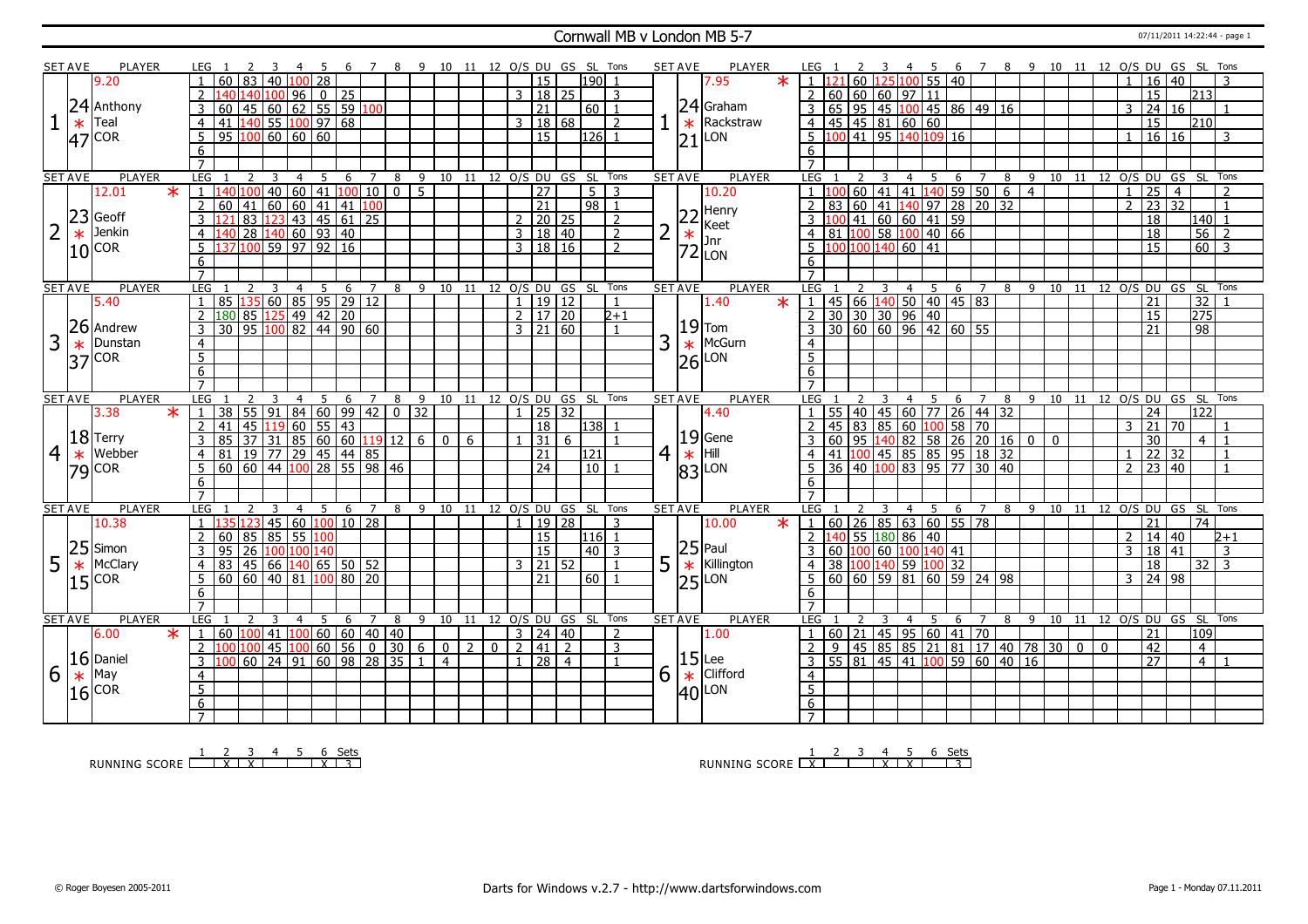#### Cornwall MB v London MB 5-7 07/11/2011 14:22:44 - page 2

|         | <b>SET AVE</b> | <b>PLAYER</b>        | LEG 1                                                                                                               | - 6                              | 7 8 9 10 11 12 O/S DU GS SL Tons |                                |              |                     |                 |                                   |   | <b>SET AVE</b> | <b>PLAYER</b>        | LEG 1            | <sup>2</sup><br>$\overline{\mathbf{3}}$                                               | -4             | - 5            |                |     |    |            |                |                |                                 |                 | 6 7 8 9 10 11 12 O/S DU GS SL Tons |
|---------|----------------|----------------------|---------------------------------------------------------------------------------------------------------------------|----------------------------------|----------------------------------|--------------------------------|--------------|---------------------|-----------------|-----------------------------------|---|----------------|----------------------|------------------|---------------------------------------------------------------------------------------|----------------|----------------|----------------|-----|----|------------|----------------|----------------|---------------------------------|-----------------|------------------------------------|
|         |                | 3.25                 | $\overline{26}$<br>$\overline{38}$<br>125                                                                           | 13 60                            |                                  |                                |              | $\overline{15}$     |                 | 239                               |   |                | $\star$<br>7.26      |                  | $1 \mid 70 \mid 140 \mid 60 \mid 125 \mid 39 \mid 67$                                 |                |                |                |     |    |            |                | 3              | 18 67                           |                 | $\mathcal{P}$                      |
|         |                |                      | 41 26 58 43 50 60<br>$\overline{2}$<br>95                                                                           |                                  |                                  |                                |              | $\overline{21}$     |                 | 128                               |   |                |                      |                  | 2 76 100 121 83 89 16 16                                                              |                |                |                |     |    |            |                | 2              | 20 16                           |                 | $\overline{2}$                     |
|         |                | $19$ Shaun           | 40 81<br> 41 <br>3                                                                                                  | 60   100                         |                                  |                                |              | $\overline{18}$     |                 | $\overline{79}$<br>$\overline{z}$ |   |                | $25$ Tony            | 3                | 43 100 66 60 140 46 46                                                                |                |                |                |     |    |            |                | 3              | $\overline{21}$                 | 46              | 2                                  |
|         | $\ast$         | Burden               | $\overline{4}$                                                                                                      |                                  |                                  |                                |              |                     |                 |                                   |   |                | Hamit                | $\overline{4}$   |                                                                                       |                |                |                |     |    |            |                |                |                                 |                 |                                    |
|         |                |                      | $\overline{5}$                                                                                                      |                                  |                                  |                                |              |                     |                 |                                   |   | $\ast$         | LON                  | $\overline{5}$   |                                                                                       |                |                |                |     |    |            |                |                |                                 |                 |                                    |
|         |                | $ 57 $ COR           | $\overline{6}$                                                                                                      |                                  |                                  |                                |              |                     |                 |                                   |   | 47             |                      |                  |                                                                                       |                |                |                |     |    |            |                |                |                                 |                 |                                    |
|         |                |                      | $\overline{7}$                                                                                                      |                                  |                                  |                                |              |                     |                 |                                   |   |                |                      | 6                |                                                                                       |                |                |                |     |    |            |                |                |                                 |                 |                                    |
|         | <b>SET AVE</b> | <b>PLAYER</b>        | LEG<br>$\overline{3}$<br>2                                                                                          | $\overline{4}$<br>5<br>6         | $\overline{7}$                   | 8 9 10 11 12 0/S DU GS SL Tons |              |                     |                 |                                   |   | <b>SET AVE</b> | <b>PLAYER</b>        | LEG <sub>1</sub> | 2<br>$\overline{\mathbf{3}}$                                                          |                | 4 5 6          | $\overline{7}$ |     |    |            |                |                |                                 |                 | 8 9 10 11 12 O/S DU GS SL Tons     |
|         |                | 9.20<br>$\ast$       | 60 45 60 140 75 40<br>81                                                                                            |                                  |                                  |                                | $\mathbf{1}$ | $\overline{19}$     | $\overline{40}$ |                                   |   |                | 6.40                 | $\overline{1}$   | $81 \mid 41 \mid 100 \mid 29 \mid 85 \mid 82$                                         |                |                |                |     |    |            |                |                | 18                              | $\overline{83}$ |                                    |
|         |                |                      | 63<br>100 100                                                                                                       |                                  |                                  |                                |              | $3 \mid 21$         | 60              |                                   |   |                |                      |                  | 95 60 55 100 21 40 44                                                                 |                |                |                |     |    |            |                |                | 21                              | 86              |                                    |
|         |                | 24 Malcolm           | $\overline{2}$<br>45 37 140 60 100 47 32                                                                            | 34   58   86   60                |                                  |                                |              |                     |                 | 2<br>$40\overline{2}$             |   |                | $22$ Ricky           |                  |                                                                                       |                |                |                |     |    |            |                |                |                                 |                 |                                    |
| 8       |                | Johns                | $\overline{3}$                                                                                                      |                                  |                                  |                                |              | 21                  |                 |                                   | 8 |                | Mitchell             |                  | 3 83 60 41 81 140 56 40<br>$4 \overline{100} \overline{100}$ 3 45 $\overline{100}$ 27 |                |                |                |     |    |            | $\mathbf{1}$   |                | 19 40                           |                 | $\mathbf{1}$                       |
|         | $\ast$         |                      | 100 100 41<br>$\overline{4}$<br>60                                                                                  | 140 60                           |                                  |                                | $\mathbf{3}$ | 18 60               |                 | 3                                 |   | $\ast$         |                      |                  |                                                                                       |                |                |                |     |    |            |                |                | 18                              |                 | 126 3                              |
|         |                | $ 86 $ COR           | 5                                                                                                                   |                                  |                                  |                                |              |                     |                 |                                   |   |                | $ 49 $ LON           | .5               |                                                                                       |                |                |                |     |    |            |                |                |                                 |                 |                                    |
|         |                |                      | 6                                                                                                                   |                                  |                                  |                                |              |                     |                 |                                   |   |                |                      | 6                |                                                                                       |                |                |                |     |    |            |                |                |                                 |                 |                                    |
|         |                |                      | $\overline{7}$                                                                                                      |                                  |                                  |                                |              |                     |                 |                                   |   |                |                      | $\overline{7}$   |                                                                                       |                |                |                |     |    |            |                |                |                                 |                 |                                    |
|         | <b>SET AVE</b> | <b>PLAYER</b>        | <b>LEG</b><br>$\overline{4}$                                                                                        | 5<br>6                           | $7^{\circ}$<br>8                 | 9 10 11 12 0/S DU GS SL        |              |                     |                 | Tons                              |   | <b>SET AVE</b> | <b>PLAYER</b>        | <b>LEG</b>       |                                                                                       | $\overline{4}$ | 5<br>6         | 7 8            |     |    |            |                |                |                                 |                 | 9 10 11 12 0/S DU GS SL Tons       |
|         |                | 6.00                 | 60<br>  33<br>23<br>$\mathbf{1}$                                                                                    | 41 41 40 100 59                  |                                  |                                |              | 24                  |                 | l104l 1                           |   |                | $\ast$<br>3.61       | 1136             | 40   45   97   45   41   64   73   60                                                 |                |                |                |     |    |            |                | $\overline{2}$ | 26 60                           |                 |                                    |
|         |                | 18 Matthew           | $\overline{2}$<br>60<br>२<br>100                                                                                    | 85 41 100 38 18 56               |                                  |                                |              | $2 \mid 26 \mid 56$ |                 | $\overline{2}$                    |   |                |                      |                  | $2 \mid 81 \mid 95 \mid 5 \mid 45 \mid 60 \mid 66 \mid 41 \mid 9$                     |                |                |                |     |    |            |                |                | 24                              | 99              |                                    |
|         |                |                      | 78<br>3<br>45                                                                                                       | 100 61 65 86 44                  |                                  |                                |              | $2 \mid 23 \mid 44$ |                 | $\mathbf{1}$                      |   |                | $ 19 $ Matt          | $3 \mid 121$     |                                                                                       |                |                |                |     |    |            |                |                | $\overline{24}$                 |                 | $\overline{40}$ 2                  |
| 9       | $\ast$         | Legge                | <u>  81   26   40   25   28   81   100   58  </u><br>$\overline{4}$                                                 |                                  |                                  |                                |              | $\overline{27}$     |                 | 40 <sup>1</sup>                   | 9 | $\ast$         | Winzar               | 4                | 60 95 45 62 81 30 66 30 32                                                            |                |                |                |     |    |            |                |                | $25 \overline{)32}$             |                 |                                    |
|         |                | $ 93 $ COR           | 5<br> 41 51 <br>60                                                                                                  | $\overline{60}$<br>$100$ 60   59 |                                  |                                |              | 21                  |                 | 70 <sup>1</sup>                   |   |                | $24$ LON             |                  | 83 140 60 26 60 25 43 64                                                              |                |                |                |     |    |            |                | 3              | $\sqrt{24}$ 64                  |                 |                                    |
|         |                |                      | 6                                                                                                                   |                                  |                                  |                                |              |                     |                 |                                   |   |                |                      | 6                |                                                                                       |                |                |                |     |    |            |                |                |                                 |                 |                                    |
|         |                |                      | $\overline{7}$                                                                                                      |                                  |                                  |                                |              |                     |                 |                                   |   |                |                      | $\overline{7}$   |                                                                                       |                |                |                |     |    |            |                |                |                                 |                 |                                    |
|         | <b>SET AVE</b> | <b>PLAYER</b>        | LEG<br>4                                                                                                            | 5<br>6                           | 7<br>8                           | 9 10 11 12 O/S DU GS SL Tons   |              |                     |                 |                                   |   | <b>SET AVE</b> | <b>PLAYER</b>        | LEG              |                                                                                       | 4              | 5<br>6         | 7              | 8 9 |    | 10 11      |                |                |                                 |                 | 12 O/S DU GS SL Tons               |
|         |                | $\ast$<br>9.14       | $\overline{96}$<br>62<br>60                                                                                         | 60<br>97 54 52 10 10             |                                  |                                |              | 3   27   10         |                 |                                   |   |                | 4.80                 | $\overline{1}$   | 60   45   26   60   72   58   85   90                                                 |                |                |                |     |    |            |                |                | 24                              | 5               |                                    |
|         |                |                      | 39<br>$\mathcal{P}$                                                                                                 | 1009860926                       |                                  |                                |              | $\overline{21}$     |                 | 6 <sup>1</sup><br>$\overline{2}$  |   |                |                      | $\overline{2}$   | 58   81   28   140   60   13   81   40                                                |                |                |                |     |    |            | $\overline{1}$ |                | $\overline{22}$                 | 40              |                                    |
|         | $ 22 $ Ian     |                      | 3<br>100<br>43                                                                                                      | 85 93 140 20                     |                                  |                                |              | 18                  |                 | 20 2                              |   |                | $ 20 $ Paul          | 3                | $\frac{131}{140}$ 100 80 40                                                           |                |                |                |     |    |            |                | $\overline{2}$ | 17 40                           |                 | 3                                  |
|         |                | $10 *$ Packenas      | $\overline{4}$                                                                                                      | 99 100 72 42 32 0                |                                  | $0$   $0$   16                 |              | $2 \mid 29 \mid 16$ |                 | $\overline{2}$                    |   |                | $10$ $\ast$ Hackett  | $\overline{4}$   | $145$   45   81   28   60   24   66   5   87   40                                     |                |                |                |     |    |            |                |                | 30                              | $\overline{20}$ |                                    |
|         |                | $ 33 $ COR           | 134<br>100                                                                                                          |                                  |                                  |                                |              |                     |                 |                                   |   |                |                      |                  |                                                                                       |                |                |                |     |    |            |                |                |                                 |                 |                                    |
|         |                |                      | $\sqrt{96}$<br>5 <sup>2</sup><br>51                                                                                 | 80   40                          |                                  |                                |              | $1 \mid 16 \mid 40$ |                 | 2                                 |   |                |                      |                  | $5 \ 30 \ 86 \ 44 \ 26 \ 41$                                                          |                |                |                |     |    |            |                |                | $\overline{15}$                 | 274             |                                    |
|         |                |                      | $6\overline{6}$                                                                                                     |                                  |                                  |                                |              |                     |                 |                                   |   |                | $ 43 $ LON           | 6                |                                                                                       |                |                |                |     |    |            |                |                |                                 |                 |                                    |
|         |                |                      | $\overline{7}$                                                                                                      |                                  |                                  |                                |              |                     |                 |                                   |   |                |                      | $\overline{7}$   |                                                                                       |                |                |                |     |    |            |                |                |                                 |                 |                                    |
|         | <b>SET AVE</b> | <b>PLAYER</b>        | LEG                                                                                                                 | -6                               | $\overline{7}$<br>8              | 9 10 11 12 O/S DU GS SL Tons   |              |                     |                 |                                   |   | <b>SET AVE</b> | <b>PLAYER</b>        | LEG              |                                                                                       |                | 6              | $\overline{7}$ | 8   | -9 | 10<br>- 11 |                |                |                                 |                 | 12 O/S DU GS SL Tons               |
|         |                | 7.92                 | 85<br>$\mathbf{1}$<br>41                                                                                            | 60   60   43   41   95           |                                  |                                |              | $\overline{21}$     |                 | 76                                |   |                | 7.20<br>$\ast$       | $1 \t 45 \t 100$ | 40                                                                                    |                | 48 60 52 16 40 |                |     |    |            |                | 3              | $\overline{24}$<br>$ 40\rangle$ |                 | $\overline{\phantom{a}}$           |
|         |                |                      | 32 <br>$\overline{2}$<br>100 100 1                                                                                  | 60 60 36 46                      |                                  |                                |              | $\overline{21}$     |                 | $\overline{67}$<br>$\overline{2}$ |   |                |                      |                  | 2 100 85 100 42 98 36 40                                                              |                |                |                |     |    |            | $\overline{1}$ |                | 19 40                           |                 | $\overline{2}$                     |
|         |                | $ 23 $ Brian         | 40<br>3                                                                                                             | 140 43 68 10                     |                                  |                                |              | 19 10               |                 | 3                                 |   |                | $24$ Alan            | 3                | 85 60 60 45 44 81 95                                                                  |                |                |                |     |    |            |                |                | 21                              | 31              |                                    |
| $ 11 *$ |                | Jones                | 41 85 <br>42<br>$\overline{4}$<br>41                                                                                | 140 112                          |                                  |                                |              | $\overline{18}$     |                 | 40 l<br>$\overline{2}$            |   | $\ast$         | Hardy                | $\overline{4}$   | 85 140 24 60 140 52                                                                   |                |                |                |     |    |            |                | $\overline{3}$ | 18 52                           |                 | $\overline{2}$                     |
|         |                |                      | $\overline{5}$                                                                                                      |                                  |                                  |                                |              |                     |                 |                                   |   |                | LON                  | $\overline{5}$   |                                                                                       |                |                |                |     |    |            |                |                |                                 |                 |                                    |
|         |                | $ 05 $ COR           | 6                                                                                                                   |                                  |                                  |                                |              |                     |                 |                                   |   | 106            |                      | 6                |                                                                                       |                |                |                |     |    |            |                |                |                                 |                 |                                    |
|         |                |                      | $\overline{7}$                                                                                                      |                                  |                                  |                                |              |                     |                 |                                   |   |                |                      | $\overline{7}$   |                                                                                       |                |                |                |     |    |            |                |                |                                 |                 |                                    |
|         | <b>SET AVE</b> | PLAYER               | LEG<br>$\mathcal{L}$<br>-3                                                                                          | $\overline{4}$<br>5<br>- 6       | $\overline{7}$<br>8              | 9 10 11 12 0/S DU GS SL Tons   |              |                     |                 |                                   |   | <b>SET AVE</b> | <b>PLAYER</b>        | LEG              | $\overline{2}$<br>3                                                                   |                | 4 5 6 7        |                | - 8 |    |            |                |                |                                 |                 | 9 10 11 12 O/S DU GS SL Tons       |
|         |                | 5.01<br>$\ast$       | 140 140 25 77 38<br>  81<br>$\overline{1}$                                                                          |                                  |                                  |                                |              | $2 \mid 17 \mid 38$ |                 | $\mathcal{L}$                     |   |                | 6.26                 | 1 100            | 60 100 45 95                                                                          |                |                |                |     |    |            |                |                | 15                              |                 | $101$ 2                            |
|         |                |                      | $\overline{2}$<br>60                                                                                                | 45 60 68 98 58 88                |                                  |                                |              | 21                  |                 | 24                                |   |                |                      | 2<br>44          | 83 60 55 121                                                                          |                |                | $94$ 0 44      |     |    |            |                | 2              | $\overline{23}$<br>44           |                 | $\mathbf{1}$                       |
|         |                |                      | $\mathbf{3}$<br>121                                                                                                 | 96 60 60 75 48 34                |                                  |                                |              | $\overline{21}$     |                 | $\overline{7}$                    |   |                |                      |                  | 3   59   85   95   85   100   57   20                                                 |                |                |                |     |    |            |                | $\overline{3}$ | $\overline{21}$<br>20           |                 | $\overline{1}$                     |
|         |                | 23 Robert<br>Ruberry | $\boxed{44}$ $\boxed{45}$ $\boxed{60}$ $\boxed{58}$ $\boxed{41}$ $\boxed{100}$ $\boxed{42}$<br>$\overline{4}$<br>59 |                                  |                                  |                                |              | $\sqrt{24}$         |                 | 52<br>$\overline{1}$              |   |                | $22$ Wayne<br>Livett | 4 100            | 36 30 70 30 105 58 40 32                                                              |                |                |                |     |    |            |                | 2              | $26 \overline{)32}$             |                 | $\overline{\phantom{a}}$           |
|         | $\ast$         |                      | 5                                                                                                                   |                                  |                                  |                                |              |                     |                 |                                   |   | $\ast$         |                      | 5                |                                                                                       |                |                |                |     |    |            |                |                |                                 |                 |                                    |
|         |                | $14$ $ ^{COR}$       | 6                                                                                                                   |                                  |                                  |                                |              |                     |                 |                                   |   | 39             | LON                  | $6\overline{6}$  |                                                                                       |                |                |                |     |    |            |                |                |                                 |                 |                                    |

RUNNING SCORE 7 8 X 9 10 X 11 12 Sets 5

OP: Cornwall MB - Andrew Dunstan 26.37 \*

RUNNING SCORE 7 X 8 9 X 10 11 X 12 X Sets 7

OP: London MB - Tony Hamit 25.47 \*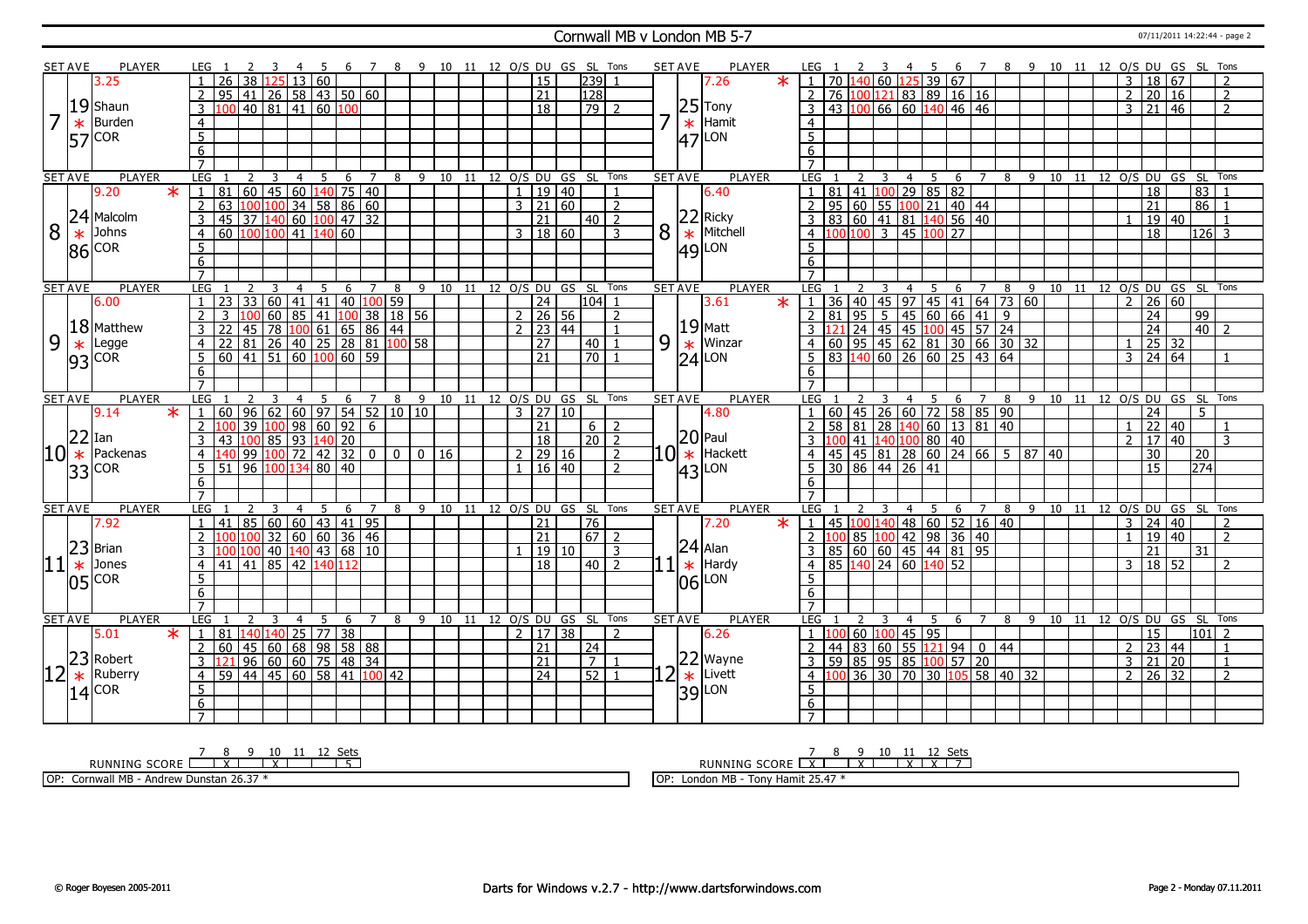## Cornwall MB

## London MB

| PLAYER                |    | <b>W/L WON LOST</b> | AVE         | <b>TAVE</b> | <b>IPOINTS DARTS TON FON+1180 TONS IPLAYER</b> |       |    |    |  |                       |    | W/L WON LOST | AVE   | <b>TAVE</b>    | <b>POINTS</b> | DARTS TON TON+ 180 TONS |    |      |         |
|-----------------------|----|---------------------|-------------|-------------|------------------------------------------------|-------|----|----|--|-----------------------|----|--------------|-------|----------------|---------------|-------------------------|----|------|---------|
| Anthony Teal          |    |                     | 24.47       | 9.20        | 2129                                           | 87    |    |    |  | 8+0 Graham Rackstraw  |    |              | 24.21 | : 95           | 2082          | 86                      |    |      | $7 + 0$ |
| Geoff Jenkin          |    |                     | 23.10 12.01 |             | 2402                                           | 104 l |    |    |  | 10+0 Henry Keet Jnr   |    |              |       | 22.72 10.20    | 2249          | 99                      |    |      | $9 + 0$ |
| Andrew Dunstan        |    |                     | 26.37       | 5.40        | 1503                                           | 57    |    |    |  | 4+1   Tom McGurn      |    |              | 19.26 | 1.40           | 1098          | $\overline{57}$         |    |      | $1 + 0$ |
| Terry Webber          |    |                     | 18.79       | 3.38        | 2236                                           | 119 l |    |    |  | $3+0$ Gene Hill       |    |              | 19.83 | 4.40           | 2379          | 120                     |    |      | $4 + 0$ |
| Simon McClary         |    |                     |             | 25.15 10.38 | 22891                                          | 91,   |    |    |  | 9+0   Paul Killington |    |              |       | 25.25 10.00    | 2399          | 95                      |    |      | $8 + 1$ |
| Daniel May            |    |                     | 16.16       | 6.00        | 1503                                           | 93    |    |    |  | $6+0$ Lee Clifford    | 0  |              | 15.40 | 1.00           | 1386          | 90                      |    |      | $1 + 0$ |
| Shaun Burden          |    |                     | 19.57       | 3.25        | 1057                                           | 54    |    |    |  | 3+0 Tony Hamit        |    |              | 25.47 | 26'            | 1503          | 59                      |    |      | $6+0$   |
| Malcolm Johns         |    |                     | 24.86       | 9.20        | 1964                                           | 79    |    |    |  | 8+0   Ricky Mitchell  |    |              | 22.49 | 6.40           | 1709          | 76                      |    |      | $6 + 0$ |
| Matthew Legge         |    |                     | 18.93       | 6.00        | 2291                                           | 121   | 61 |    |  | 6+0   Matt Winzar     |    |              | 19.24 | 3.61           | 2366          | 123 <sup>1</sup>        |    |      | $3 + 0$ |
| Ian Packenas          |    |                     | 22.33       | 9.14        | 2479                                           | 111   | 61 |    |  | 8+0   Paul Hackett    |    |              | 20.43 | 4.80           | 2206          | 108                     |    |      | $4 + 0$ |
| Brian Jones           |    |                     | 23.05       | 7.92        | 1821                                           | 79    |    |    |  | 7+0   Alan Hardy      |    |              | 24.06 | $^{\prime}.20$ | 1973          | 82                      |    |      | $6+0$   |
| <b>Robert Ruberry</b> |    |                     | 23.14       | 5.01        | 1921                                           | 83    |    |    |  | 4+0 Wayne Livett      |    |              | 22.39 | 6.26           | 1903          | 85                      |    |      | $6+0$   |
| <b>TOTALS</b>         | 25 | 26                  | 21.89       |             | 23595                                          | 1078  | 58 | 17 |  | 176+11TOTALS          | 26 | 25           | 21.53 |                | 23253         | 1080                    | 42 | 18 I | $ 61+1$ |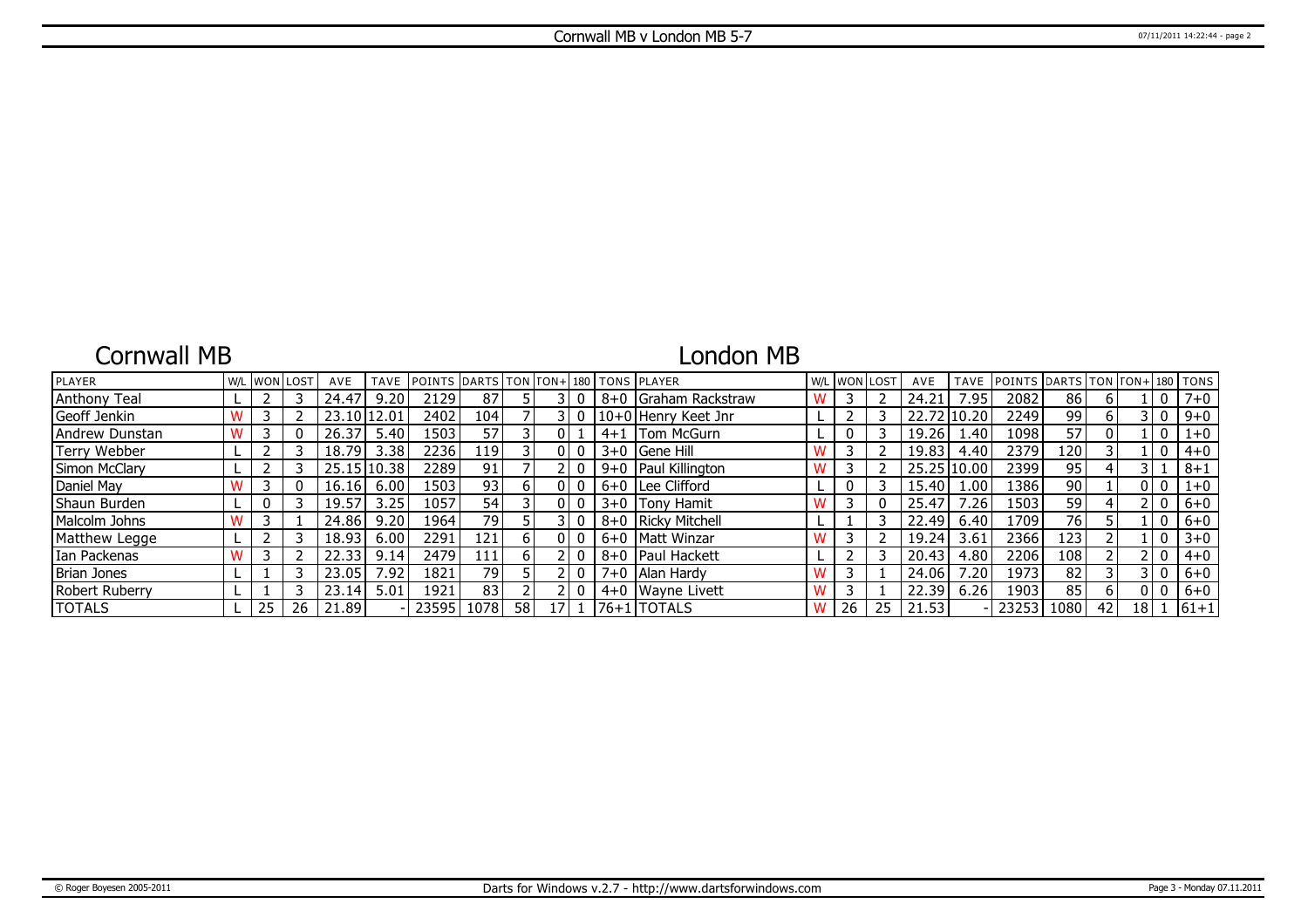### Cornwall WB v London WB 4-2 07/11/2011 14:22:23 - page 1

|                | <b>SET AVE</b> | PLAYER         | LEG 1               |                                                                                                                                                                                                                                                                                                       |                     |                                                                 |    |    |                |                                       |                                                                   |                |                         |                                 |                 |                |                                                                                        |                |                | PLAYER<br>SET AVE                |                   | LEG 1                                                                                                                                                                 |                 |    |             |                |                      |        |         |                  |                                                                               |                 |       |               |                                        |                | 4 5 6 7 8 9 10 11 12 0/S DU GS SL Tons |
|----------------|----------------|----------------|---------------------|-------------------------------------------------------------------------------------------------------------------------------------------------------------------------------------------------------------------------------------------------------------------------------------------------------|---------------------|-----------------------------------------------------------------|----|----|----------------|---------------------------------------|-------------------------------------------------------------------|----------------|-------------------------|---------------------------------|-----------------|----------------|----------------------------------------------------------------------------------------|----------------|----------------|----------------------------------|-------------------|-----------------------------------------------------------------------------------------------------------------------------------------------------------------------|-----------------|----|-------------|----------------|----------------------|--------|---------|------------------|-------------------------------------------------------------------------------|-----------------|-------|---------------|----------------------------------------|----------------|----------------------------------------|
|                |                | 1.40           |                     |                                                                                                                                                                                                                                                                                                       |                     |                                                                 |    |    |                |                                       |                                                                   |                |                         |                                 |                 |                | 2 3 4 5 6 7 8 9 10 11 12 O/S DU GS SL Tons<br> 85 45 30 26 26 26 45 26 97 0 58 2 35 58 |                |                | 2.00                             | $\ast$            | $\overline{1}$                                                                                                                                                        | 81              |    |             |                |                      |        |         |                  | 33 30 41 45 11 45 49 30 30 66 30                                              |                 |       |               | $\overline{36}$                        |                | $\overline{10}$                        |
|                |                |                | <sup>2</sup>        | $52 \ 81 \ 60 \ 81 \ 66 \ 82 \ 69 \ 6$                                                                                                                                                                                                                                                                |                     |                                                                 |    |    |                |                                       | $\overline{4}$                                                    |                |                         | 2 26 4                          |                 |                |                                                                                        |                |                |                                  |                   |                                                                                                                                                                       |                 |    |             |                |                      |        |         |                  |                                                                               |                 |       |               | $\overline{24}$                        |                | 7 <sup>1</sup><br>- 1                  |
|                |                | $ 18 $ Becky   |                     |                                                                                                                                                                                                                                                                                                       |                     |                                                                 |    |    |                |                                       |                                                                   |                |                         | $1 \overline{22} \overline{32}$ |                 |                |                                                                                        |                |                | $17$ Kelly                       |                   | 2 85 40 41 60 100 45 58 65<br>3 41 94 100 26 30 41 85 59                                                                                                              |                 |    |             |                |                      |        |         |                  |                                                                               |                 |       |               |                                        |                |                                        |
|                |                |                | $\overline{3}$      |                                                                                                                                                                                                                                                                                                       |                     | 140 26 43 77 60 45 78 32                                        |    |    |                |                                       |                                                                   |                |                         |                                 |                 |                |                                                                                        |                |                |                                  |                   |                                                                                                                                                                       |                 |    |             |                |                      |        |         |                  |                                                                               |                 |       |               | $\overline{24}$                        |                | $\overline{25}$<br>$\overline{1}$      |
|                | $\ast$         | Curnow         | $\overline{4}$      |                                                                                                                                                                                                                                                                                                       |                     |                                                                 |    |    |                |                                       |                                                                   |                |                         |                                 |                 |                |                                                                                        |                |                | Bobby                            |                   | $\overline{4}$                                                                                                                                                        |                 |    |             |                |                      |        |         |                  |                                                                               |                 |       |               |                                        |                |                                        |
|                |                | $ 11 $ COR     | 5                   |                                                                                                                                                                                                                                                                                                       |                     |                                                                 |    |    |                |                                       |                                                                   |                |                         |                                 |                 |                |                                                                                        |                |                | $\frac{1}{39}$ Bobb              |                   | $\overline{5}$                                                                                                                                                        |                 |    |             |                |                      |        |         |                  |                                                                               |                 |       |               |                                        |                |                                        |
|                |                |                | 6                   |                                                                                                                                                                                                                                                                                                       |                     |                                                                 |    |    |                |                                       |                                                                   |                |                         |                                 |                 |                |                                                                                        |                |                |                                  |                   | 6                                                                                                                                                                     |                 |    |             |                |                      |        |         |                  |                                                                               |                 |       |               |                                        |                |                                        |
|                |                |                |                     |                                                                                                                                                                                                                                                                                                       |                     |                                                                 |    |    |                |                                       |                                                                   |                |                         |                                 |                 |                |                                                                                        |                |                |                                  |                   |                                                                                                                                                                       |                 |    |             |                |                      |        |         |                  |                                                                               |                 |       |               |                                        |                |                                        |
|                | <b>SET AVE</b> | <b>PLAYER</b>  | LEG                 |                                                                                                                                                                                                                                                                                                       | $\overline{3}$      | $\overline{4}$                                                  |    |    |                | 5 6 7 8                               |                                                                   |                |                         |                                 |                 |                | 9 10 11 12 O/S DU GS SL Tons                                                           |                |                | <b>SET AVE</b><br><b>PLAYER</b>  |                   | LEG                                                                                                                                                                   |                 |    |             |                |                      |        |         |                  |                                                                               |                 |       |               |                                        |                | 4 5 6 7 8 9 10 11 12 O/S DU GS SL Tons |
|                |                | 7.60<br>$\ast$ |                     | 41                                                                                                                                                                                                                                                                                                    |                     | $\boxed{100}$ 45   85   45   58   75   52                       |    |    |                |                                       |                                                                   |                |                         | $2$   23   52                   |                 |                |                                                                                        |                |                | 5.35                             |                   |                                                                                                                                                                       | 26              |    |             |                | $100$ 73 83 41 60 86 |        |         |                  |                                                                               |                 |       |               | 21                                     |                | 32                                     |
|                |                |                | $\overline{2}$      |                                                                                                                                                                                                                                                                                                       |                     |                                                                 |    |    |                |                                       |                                                                   |                |                         | $1 \mid 25 \mid 10$             |                 |                | 2                                                                                      |                |                |                                  |                   | 2                                                                                                                                                                     |                 |    |             |                |                      |        |         |                  |                                                                               |                 |       |               | $\overline{27}$                        |                | $5\vert 1$                             |
|                |                | $ 20 $ Jane    | 3                   |                                                                                                                                                                                                                                                                                                       |                     | $\frac{1}{45}$ 30 60 81 100 40 10 10<br>45 30 100 60 85 26 28 0 |    |    |                |                                       |                                                                   |                |                         |                                 | $\overline{27}$ |                | $67$   1                                                                               |                |                | $\frac{19}{*}$ Dee               |                   | 3                                                                                                                                                                     |                 |    |             |                |                      |        |         |                  |                                                                               |                 |       |               | 25                                     | 40             | 3                                      |
|                |                | Cummings       | $\overline{4}$      |                                                                                                                                                                                                                                                                                                       |                     |                                                                 |    |    | 40             |                                       |                                                                   |                |                         | $1 \mid 19 \mid 40$             |                 |                | $\mathbf{R}$                                                                           | $\overline{2}$ |                |                                  |                   | $\overline{4}$                                                                                                                                                        |                 |    |             |                |                      |        |         |                  |                                                                               |                 |       |               | 21                                     |                | 105                                    |
|                | $\ast$         |                |                     |                                                                                                                                                                                                                                                                                                       |                     |                                                                 |    |    |                |                                       |                                                                   |                |                         |                                 |                 |                |                                                                                        |                |                | $\ast$                           |                   |                                                                                                                                                                       |                 |    |             |                |                      |        |         |                  |                                                                               |                 |       |               |                                        |                |                                        |
|                | 61             | <b>COR</b>     | 5                   |                                                                                                                                                                                                                                                                                                       |                     |                                                                 |    |    |                |                                       |                                                                   |                |                         |                                 |                 |                |                                                                                        |                |                | LON<br>81                        |                   | 5                                                                                                                                                                     |                 |    |             |                |                      |        |         |                  |                                                                               |                 |       |               |                                        |                |                                        |
|                |                |                | 6                   |                                                                                                                                                                                                                                                                                                       |                     |                                                                 |    |    |                |                                       |                                                                   |                |                         |                                 |                 |                |                                                                                        |                |                |                                  |                   | 6                                                                                                                                                                     |                 |    |             |                |                      |        |         |                  |                                                                               |                 |       |               |                                        |                |                                        |
|                |                |                | $\overline{7}$      |                                                                                                                                                                                                                                                                                                       |                     |                                                                 |    |    |                |                                       |                                                                   |                |                         |                                 |                 |                |                                                                                        |                |                |                                  |                   | $\overline{7}$                                                                                                                                                        |                 |    |             |                |                      |        |         |                  |                                                                               |                 |       |               |                                        |                |                                        |
|                | <b>SET AVE</b> | <b>PLAYER</b>  | LEG 1               |                                                                                                                                                                                                                                                                                                       | $\mathcal{L}$<br>-3 | $\overline{4}$                                                  | -5 | -6 | $7^{\circ}$    | 8                                     | 9                                                                 |                |                         |                                 |                 |                | 10 11 12 0/S DU GS SL Tons                                                             |                |                | <b>SET AVE</b><br><b>PLAYER</b>  |                   | LEG 1                                                                                                                                                                 |                 |    |             | 4              | - 5<br>- 6           |        | 78      |                  |                                                                               |                 |       |               |                                        |                | 9 10 11 12 0/S DU GS SL Tons           |
|                |                | 3.40           | $\overline{1}$      | $36$ 43 81 140 75 41 64 5                                                                                                                                                                                                                                                                             |                     |                                                                 |    |    |                |                                       | 12                                                                | $\overline{4}$ |                         | 2 29                            |                 | $\overline{4}$ | $\mathbf{1}$                                                                           |                |                | 2.17                             | $\overline{\ast}$ | $\vert$ 1                                                                                                                                                             |                 |    |             |                |                      |        |         |                  | 48   32   42   39   57   94   45   28   60   22                               |                 |       |               | 30                                     |                | $\overline{34}$                        |
|                |                |                |                     | 55  41  41                                                                                                                                                                                                                                                                                            |                     |                                                                 |    |    |                |                                       |                                                                   |                |                         |                                 | $\overline{39}$ |                | 8                                                                                      |                |                |                                  |                   | $\overline{2}$                                                                                                                                                        |                 |    |             |                |                      |        |         |                  |                                                                               |                 |       |               |                                        |                |                                        |
|                |                | $15$ Anna      |                     |                                                                                                                                                                                                                                                                                                       |                     |                                                                 |    |    |                |                                       | 141 41 41 45 45 41 60 40 76 0 0<br>41 15 64 100 85 45 41 26 18 19 |                |                         |                                 | $\overline{33}$ |                | $\boxed{40}$ $\boxed{1}$                                                               |                |                | $ 14 $ Kim                       |                   |                                                                                                                                                                       |                 |    |             |                |                      |        |         |                  |                                                                               |                 |       |               |                                        |                |                                        |
| 3              | $\ast$         | Johnson        | $\overline{4}$      | <u>3<br/>83 100 64 41 81 22 46 0 32<br/>55 41 83 85 41 55 81 20 40</u>                                                                                                                                                                                                                                |                     |                                                                 |    |    |                |                                       | $\overline{32}$                                                   | 0 16 16        |                         | $2 \mid 35 \mid 16$             |                 |                |                                                                                        | 3              |                | Nicholls<br>$\frac{*}{59}$ Nicho |                   | 2 43 45 29 42 49 57 86 100 0 22 0 0 1 37 28<br>3 17 33 59 67 41 57 39 41 13 58 26 50 2 35 50<br>4 39 29 38 26 45 26 59 22 45 43 57<br>5 56 83 59 47 25 27 117 51 0 27 |                 |    |             |                |                      |        |         |                  |                                                                               |                 |       |               |                                        |                | 72                                     |
|                | 17             | <b>COR</b>     |                     |                                                                                                                                                                                                                                                                                                       |                     |                                                                 |    |    |                |                                       |                                                                   |                |                         | $\overline{2}$                  | $26 \mid 40$    |                |                                                                                        |                |                |                                  |                   |                                                                                                                                                                       |                 |    |             |                |                      |        |         |                  |                                                                               |                 |       |               |                                        |                | $\overline{36}$                        |
|                |                |                | 6                   |                                                                                                                                                                                                                                                                                                       |                     |                                                                 |    |    |                |                                       |                                                                   |                |                         |                                 |                 |                |                                                                                        |                |                |                                  |                   | 6                                                                                                                                                                     |                 |    |             |                |                      |        |         |                  |                                                                               |                 |       |               |                                        |                |                                        |
|                |                |                | $\overline{7}$      |                                                                                                                                                                                                                                                                                                       |                     |                                                                 |    |    |                |                                       |                                                                   |                |                         |                                 |                 |                |                                                                                        |                |                |                                  |                   | $\overline{7}$                                                                                                                                                        |                 |    |             |                |                      |        |         |                  |                                                                               |                 |       |               |                                        |                |                                        |
|                |                |                |                     |                                                                                                                                                                                                                                                                                                       |                     |                                                                 |    |    |                |                                       |                                                                   |                |                         |                                 |                 |                |                                                                                        |                |                |                                  |                   |                                                                                                                                                                       |                 |    |             |                |                      |        |         |                  |                                                                               |                 |       |               |                                        |                | 8 9 10 11 12 0/S DU GS SL Tons         |
|                | <b>SET AVE</b> | <b>PLAYER</b>  | LEG                 |                                                                                                                                                                                                                                                                                                       | 3                   | $\overline{4}$                                                  | 5  | 6  | $\overline{7}$ | 8                                     | 9                                                                 |                |                         |                                 |                 |                | 10 11 12 O/S DU GS SL Tons                                                             |                |                | <b>SET AVE</b><br><b>PLAYER</b>  |                   | LEG                                                                                                                                                                   |                 |    |             | 4              | 5                    | 6<br>7 |         |                  |                                                                               |                 |       |               |                                        |                |                                        |
|                |                | $\ast$         | $\mathbf{1}$        | 41                                                                                                                                                                                                                                                                                                    |                     |                                                                 |    |    |                |                                       |                                                                   |                |                         |                                 |                 |                |                                                                                        |                |                |                                  |                   |                                                                                                                                                                       |                 |    |             |                |                      |        |         |                  |                                                                               |                 |       | $\mathcal{P}$ |                                        | 10             |                                        |
|                |                | 4.67           | $\overline{2}$      |                                                                                                                                                                                                                                                                                                       | $\overline{26}$     | 859                                                             |    |    |                | $\vert 53 \vert 43 \vert 23 \vert 46$ |                                                                   |                |                         |                                 | $\overline{24}$ |                | 175                                                                                    |                |                | 5.60                             |                   |                                                                                                                                                                       |                 |    |             |                |                      |        |         |                  |                                                                               |                 |       |               | $\overline{23}$<br>$3 \mid 27 \mid 72$ |                |                                        |
|                |                |                |                     |                                                                                                                                                                                                                                                                                                       |                     |                                                                 |    |    |                |                                       |                                                                   |                |                         |                                 | $\overline{24}$ |                | 247                                                                                    |                |                |                                  |                   |                                                                                                                                                                       |                 |    |             |                |                      |        |         |                  |                                                                               |                 |       |               |                                        |                | $\overline{2}$                         |
|                |                | $ 14 $ Tyrian  | 3                   | $\frac{12}{3}$ $\frac{128}{28}$ $\frac{128}{60}$ $\frac{121}{41}$ $\frac{121}{43}$ $\frac{121}{10}$<br>$\frac{121}{36}$ $\frac{121}{36}$ $\frac{121}{36}$ $\frac{121}{36}$ $\frac{126}{36}$ $\frac{121}{36}$ $\frac{121}{36}$ $\frac{121}{36}$ $\frac{121}{36}$ $\frac{121}{36}$ $\frac{121}{36}$ $\$ |                     |                                                                 |    |    |                |                                       |                                                                   |                |                         | $2 \mid 26 \mid 46$             |                 |                |                                                                                        |                |                | $ 18 $ Lynda                     |                   |                                                                                                                                                                       |                 |    |             |                |                      |        |         |                  |                                                                               |                 |       |               | 24                                     | $\overline{4}$ | $5-1$<br>$\blacksquare$                |
| $\overline{4}$ | $\ast$         | Jesse          | $\overline{4}$      | 28 24 43 121 125 7 100 22 25 3                                                                                                                                                                                                                                                                        |                     |                                                                 |    |    |                |                                       |                                                                   |                | 0 <sub>0</sub>          |                                 | 36              |                | $3 \mid 3$                                                                             |                | 4 <sup>1</sup> | Biondini<br>$\mathbf{R}$         |                   |                                                                                                                                                                       |                 |    |             |                |                      |        |         |                  |                                                                               |                 |       |               | 37                                     |                |                                        |
|                |                | $35$ $ COR$    | 5                   |                                                                                                                                                                                                                                                                                                       |                     |                                                                 |    |    |                |                                       |                                                                   |                |                         |                                 |                 |                |                                                                                        |                |                | LON<br>10                        |                   | 5 <sup>5</sup>                                                                                                                                                        |                 |    |             |                |                      |        |         |                  |                                                                               |                 |       |               |                                        |                |                                        |
|                |                |                | $6\overline{6}$     |                                                                                                                                                                                                                                                                                                       |                     |                                                                 |    |    |                |                                       |                                                                   |                |                         |                                 |                 |                |                                                                                        |                |                |                                  |                   | 6                                                                                                                                                                     |                 |    |             |                |                      |        |         |                  |                                                                               |                 |       |               |                                        |                |                                        |
|                |                |                | $\overline{7}$      |                                                                                                                                                                                                                                                                                                       |                     |                                                                 |    |    |                |                                       |                                                                   |                |                         |                                 |                 |                |                                                                                        |                |                |                                  |                   | $\overline{7}$                                                                                                                                                        |                 |    |             |                |                      |        |         |                  |                                                                               |                 |       |               |                                        |                |                                        |
|                | <b>SET AVE</b> | PLAYER         | LEG                 |                                                                                                                                                                                                                                                                                                       | 2<br>3              | $\overline{4}$                                                  | -5 | 6  | $\overline{7}$ | 8                                     |                                                                   |                |                         |                                 |                 |                | 9 10 11 12 O/S DU GS SL Tons                                                           |                |                | PLAYER<br><b>SET AVE</b>         |                   | <b>LEG</b>                                                                                                                                                            |                 |    |             | $\overline{4}$ | 5                    |        |         |                  |                                                                               |                 |       |               |                                        |                | 6 7 8 9 10 11 12 O/S DU GS SL Tons     |
|                |                | 2.40           | $\overline{1}$      | 80 45 22 22                                                                                                                                                                                                                                                                                           |                     |                                                                 |    |    | 55 62 95 0     |                                       |                                                                   |                |                         |                                 | 24              |                | 120                                                                                    |                |                | 5.05                             | $\star$           | $1 \mid 52 \mid 58 \mid 28 \mid 81 \mid 85 \mid 85 \mid 77 \mid 19 \mid 16$                                                                                           |                 |    |             |                |                      |        |         |                  |                                                                               |                 |       |               | $3 \mid 27 \mid 16$                    |                |                                        |
|                |                |                |                     |                                                                                                                                                                                                                                                                                                       | 43                  | 11                                                              | 50 |    |                | 1008050                               | 15                                                                | 0 <sup>1</sup> | $\boxed{0}$ $\boxed{1}$ |                                 | $\overline{40}$ | $\overline{4}$ | $\mathcal{L}$                                                                          |                |                |                                  |                   | $\mathcal{L}$                                                                                                                                                         | 41 85           |    | 55 25       |                | $\overline{26}$      |        |         |                  | 85 42 32 40 44 13 0                                                           |                 |       |               | 39                                     |                | 13                                     |
|                |                | $ 15 $ Carla   | 3                   |                                                                                                                                                                                                                                                                                                       | $\overline{9}$      | 40   60   40   41   45   60   89                                |    |    |                |                                       |                                                                   |                |                         |                                 | 27              |                | $\overline{72}$                                                                        |                |                | Ged                              |                   |                                                                                                                                                                       |                 |    |             |                |                      |        |         |                  | 60 41 26 140 41 45 60 17 31 40                                                |                 |       |               | $2 \ 29 \ 40$                          |                |                                        |
| 5              | $\ast$         | Ruberry        | $\overline{4}$      |                                                                                                                                                                                                                                                                                                       |                     | 41 95 22 81 80 31 49                                            |    |    |                |                                       | $\boxed{0}$                                                       | $\boxed{0}$    | $8 \mid 14$             |                                 | 34 14           |                |                                                                                        |                | 5              | Carney                           |                   |                                                                                                                                                                       | $\overline{26}$ | 45 |             | 100 83 21      | 140                  |        | $61$ 21 | 2                | $\overline{0}$                                                                | $\mathbf 0$     |       |               | $\overline{33}$                        |                | $\overline{2}$<br>$\overline{2}$       |
|                |                |                | -5                  | 81 45 22 26 60 85 60 82                                                                                                                                                                                                                                                                               |                     |                                                                 |    |    |                |                                       | 20                                                                |                |                         |                                 | 27              |                | 20                                                                                     |                |                | $\frac{15}{*}$                   |                   | 5                                                                                                                                                                     | 65 30 79        |    |             | $25 \; 41$     |                      |        |         | 78   35   38   8 | $\overline{2}$                                                                |                 |       | 2 29          |                                        | $\overline{2}$ |                                        |
|                |                | $ 09 $ COR     | 6                   |                                                                                                                                                                                                                                                                                                       |                     |                                                                 |    |    |                |                                       |                                                                   |                |                         |                                 |                 |                |                                                                                        |                |                | $ 86 $ LON                       |                   | 6                                                                                                                                                                     |                 |    |             |                |                      |        |         |                  |                                                                               |                 |       |               |                                        |                |                                        |
|                |                |                |                     |                                                                                                                                                                                                                                                                                                       |                     |                                                                 |    |    |                |                                       |                                                                   |                |                         |                                 |                 |                |                                                                                        |                |                |                                  |                   |                                                                                                                                                                       |                 |    |             |                |                      |        |         |                  |                                                                               |                 |       |               |                                        |                |                                        |
|                |                | <b>PLAYER</b>  | LEG                 |                                                                                                                                                                                                                                                                                                       | 3                   | $\overline{4}$                                                  | 5  |    | $\overline{7}$ | 8                                     |                                                                   |                |                         |                                 |                 |                |                                                                                        |                |                |                                  |                   | LEG                                                                                                                                                                   |                 |    |             |                | 5                    | 6<br>7 | 8       | 9                |                                                                               |                 |       |               |                                        |                |                                        |
|                | <b>SET AVE</b> |                | $\mathbf{1}$        |                                                                                                                                                                                                                                                                                                       |                     |                                                                 |    | 6  |                |                                       | 9                                                                 | 10             | 11                      |                                 |                 |                | 12 O/S DU GS SL Tons                                                                   |                |                | <b>SET AVE</b><br><b>PLAYER</b>  |                   | $\overline{1}$                                                                                                                                                        |                 |    |             |                |                      |        |         |                  |                                                                               |                 |       |               |                                        |                | 10 11 12 0/S DU GS SL Tons<br>104      |
|                |                | $\ast$         |                     |                                                                                                                                                                                                                                                                                                       |                     |                                                                 |    |    |                |                                       |                                                                   |                |                         | $1 \mid 31 \mid 16$             |                 |                |                                                                                        |                |                |                                  |                   |                                                                                                                                                                       | 19 25           |    | 24 60       |                | 41<br>$\overline{7}$ |        |         |                  | $52$ 45 81 43                                                                 |                 |       |               | 30                                     |                |                                        |
|                |                |                | 2                   |                                                                                                                                                                                                                                                                                                       |                     |                                                                 |    |    |                |                                       |                                                                   |                |                         |                                 | $\overline{27}$ |                | 54                                                                                     |                |                |                                  |                   | 2                                                                                                                                                                     |                 |    | 49 18 43 61 |                |                      |        |         |                  | $\boxed{45}$ $\boxed{41}$ $\boxed{54}$ $\boxed{45}$ $\boxed{58}$ $\boxed{87}$ |                 |       | $\mathbf{3}$  | 30 87                                  |                |                                        |
|                |                | $ 12 $ Tracey  | 3                   | 85 60 55 26 64 60 60 0 40 35 16<br>85 38 62 36 24 24 85 45 48<br>45 41 24 60 22 59 28 45 24 26 22 76                                                                                                                                                                                                  |                     |                                                                 |    |    |                |                                       |                                                                   |                |                         | 1   52                          |                 | 6              |                                                                                        |                |                | $ 12 $ Tina                      |                   | $\overline{3}$                                                                                                                                                        | $\mathsf q$     |    |             |                |                      |        |         |                  | $6\overline{}$                                                                |                 | 23 62 |               | 51                                     |                | 2                                      |
| 6              | $\ast$         | Hancock        | $\overline{4}$      | $30 \ 81 \ 30 \ 40 \ 26 \ 85$                                                                                                                                                                                                                                                                         |                     |                                                                 |    |    | $\overline{2}$ | 41                                    | $26$ 43 47 14                                                     |                |                         | $\overline{2}$                  | 41 14           |                |                                                                                        |                | 6              | Hamilton<br>$\ast$               |                   | 4 30 60 81 41 45 55 45 33 41 35                                                                                                                                       |                 |    |             |                |                      |        |         |                  |                                                                               | $\overline{23}$ | 10    |               | $\overline{42}$                        |                | $\overline{2}$                         |
|                | 91             | <b>COR</b>     | $5^{\circ}$         |                                                                                                                                                                                                                                                                                                       |                     |                                                                 |    |    |                |                                       |                                                                   |                |                         |                                 |                 |                |                                                                                        |                |                | $ 39 $ LON                       |                   | 5                                                                                                                                                                     |                 |    |             |                |                      |        |         |                  |                                                                               |                 |       |               |                                        |                |                                        |
|                |                |                | 6<br>$\overline{7}$ |                                                                                                                                                                                                                                                                                                       |                     |                                                                 |    |    |                |                                       |                                                                   |                |                         |                                 |                 |                |                                                                                        |                |                |                                  |                   | 6<br>$\overline{7}$                                                                                                                                                   |                 |    |             |                |                      |        |         |                  |                                                                               |                 |       |               |                                        |                |                                        |

RUNNING SCORE <u>| X | X | X | 4 | 5 | 6 Sets</u><br>RUNNING SCORE <u>| X | X | X | 1 | X | 4</u>

OP: Cornwall WB - Jane Cummings 20.61 \*

RUNNING SCORE 1 2 3 4 X 5 X 6 Sets 2

OP: London WB - Lynda Biondini 18.01 \*